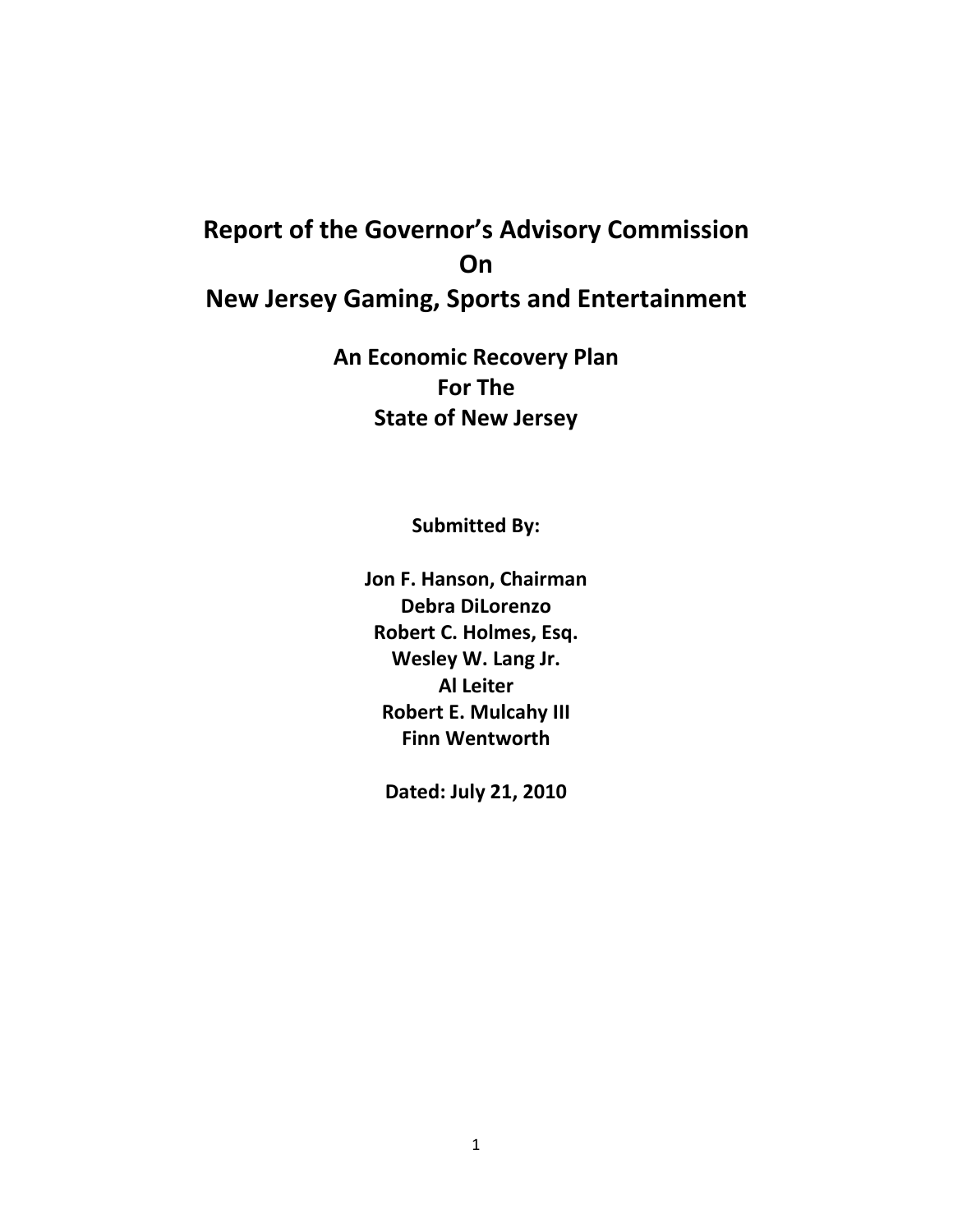# **TABLE OF CONTENTS**

- I. Introduction
	- A. The Charge
	- B. Advisory Commission's Initial Findings
	- C. The Report
- II. The New Jersey Nets' Lease at the Izod Center
	- A. Background
	- B. Lease Negotiations and Agreement
- III. The Ongoing Viability of the New Jersey Sports and Exposition Authority
	- A. Background
	- B. Analysis and Recommendations
- IV The Advancement or Otherwise Resolution of the Stalled Xanadu Project
	- A. Background
	- B. Impact on New Jersey
	- C. Observations and Recommendations

#### V. **Improvement of the Competitiveness of the Gaming Industry in Atlantic City**

- A. Background
- B. Causes for Decline
- C. Analysis and Recommendations
	- 1. Creation of an Atlantic City Tourism District
	- 2. Public-Private Partnership
	- 3. Coordinating Marketing, Boardwalk Hall and Convention Business between

the Atlantic City Convention and Visitors Authority ("ACCVA") and the Atlantic City Partnership ("ACP")

- 4. Legislative Enactment of Regulatory Reform
- 5. Establishment of a Joint Atlantic City Marketing Fund
- 6. Transport
- 7. Related Issues

 VI. Creation of a Sustainable Industry Structure That Will Preserve Live Horseracing in New Jersey That Does Not Require External Funding

- A. Background
- B. Findings and Recommendations
	- 1. 2010 Monmouth Park Racing Season: \$50 million in Purses for Fifty Days
		- a. Background
		- b. Financials
		- c. Industry Standing
		- d. Risk
		- e. Conclusion
	- 2. Long-term Plans
		- a. Option 1: Thoroughbred Racing at Monmouth and Atlantic City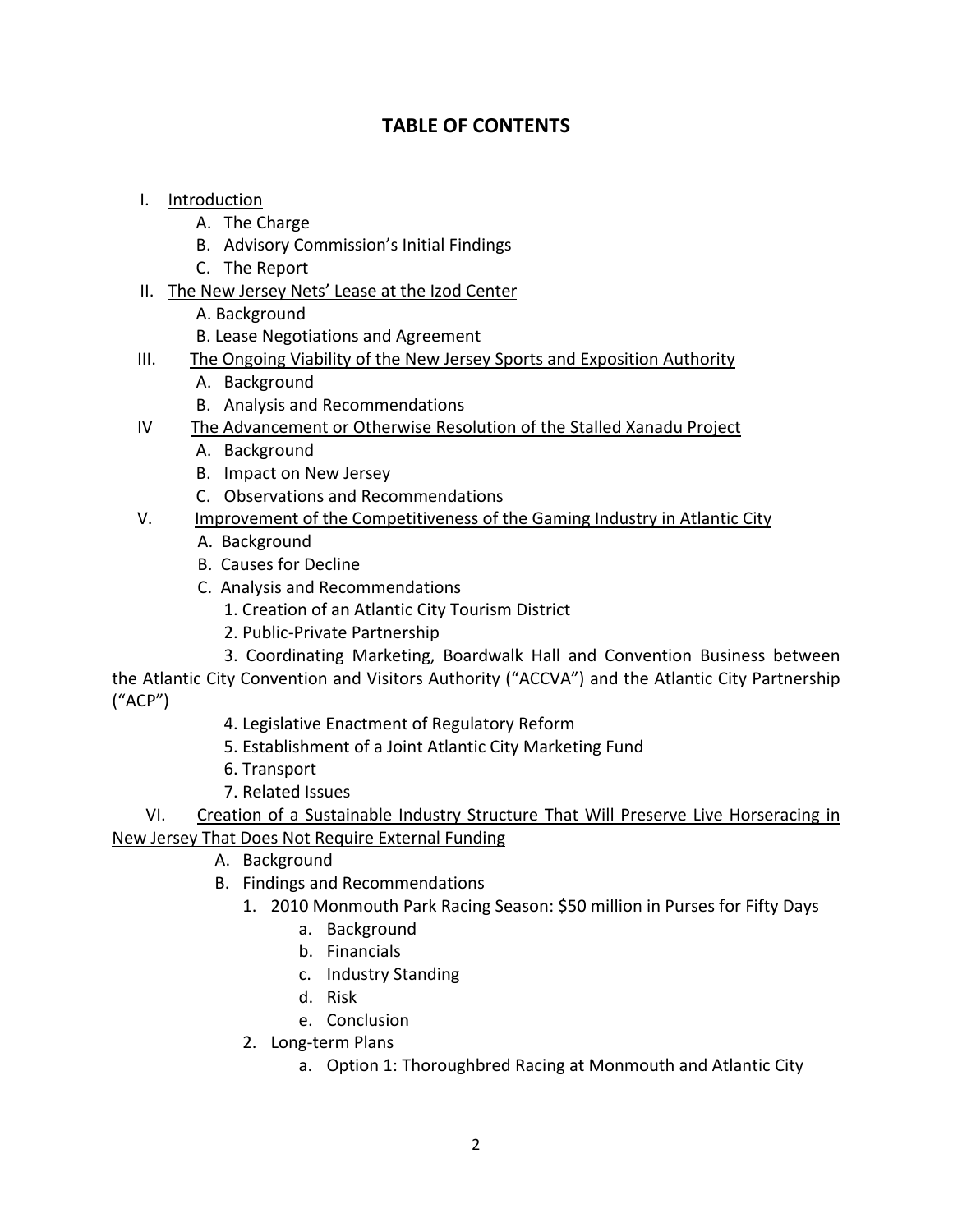- b. Option 2: Thoroughbred Racing at Monmouth, and Potentially 10 Dates at Atlantic City and 70 Standardbred Dates at Monmouth
- c. Option 3: Lease the Meadowlands Racetrack to the Standardbred Horsemen for \$1 a Year for Three Years with Early Termination Rights and an Equity-based Share of the Bayonne OTW parlor.
- d. Option 4: Encourage a private entity to buy and convert to a commercial use one of the standardbred farms in New Jersey, and build a 5000 seat grandstand with all necessary amenities.
- C. Summary
- VII. Engender a Spirit of Cooperation Among New Jersey's Major Entertainment Venues
	- A. Background
	- B. Analysis and Recommendations
- VIII. Conclusion and Next Steps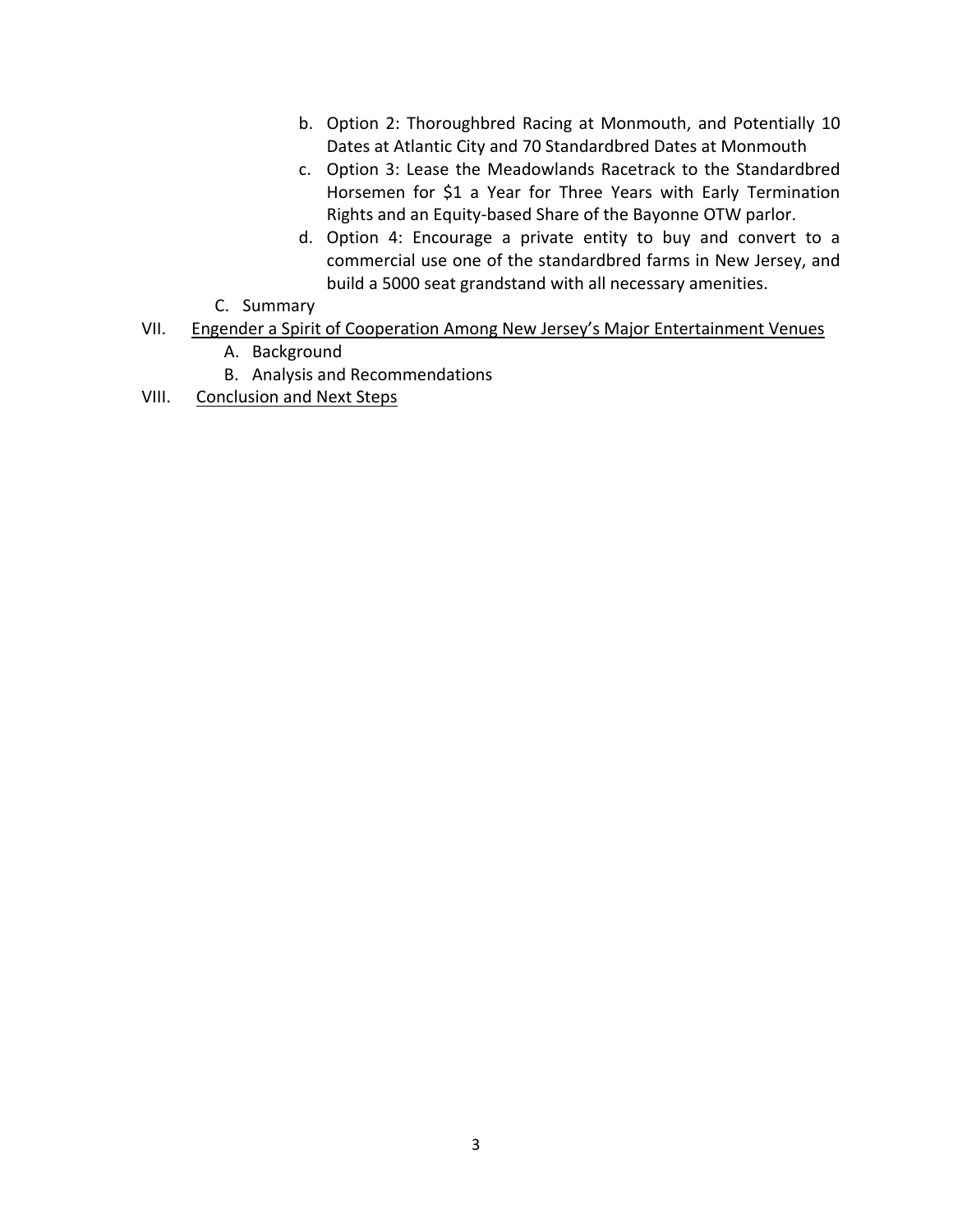# **REPORT OF THE GOVERNOR'S ADVISORY COMMISSION ON NEW JERSEY GAMING, SPORTS AND ENTERTAINMENT**

## An Economic Recovery Plan for the State of New Jersey

## **I. INTRODUCTION**

#### A. THE CHARGE

Pursuant to Executive Order No. 11 executed by Governor Chris Christie on February 2, 2010 (the "Executive Order"), the Advisory Commission is charged with ''developing recommendations for…a comprehensive, statewide approach regarding the issues and financial needs of New Jersey's gaming, professional sports, and entertainment industries and making proposals for the implementation of its recommendations." More particularly, the Advisory Commission is expected to focus on the following issues:

- The ongoing financial viability of the New Jersey Sports and Exposition Authority (the "NJSEA").
- The advancement or otherwise resolution of the stalled Xanadu project in the Meadowlands.
- The perceived need to improve the competitiveness of the gaming industry in Atlantic City.
- The perceived need to ensure that New Jersey's horse racing industry becomes self-sustaining.
- The perceived need to engender a spirit of cooperation among New Jersey's major entertainment venues  $-$  particularly in the realm of scheduling  $-$  to ensure that competition among them is not counterproductive to their financial success.
- Such other matters as may be referred to the Advisory Commission by the Governor.

In addition to providing the Commission with a focus for its work, the Governor also provided a number of guiding principles: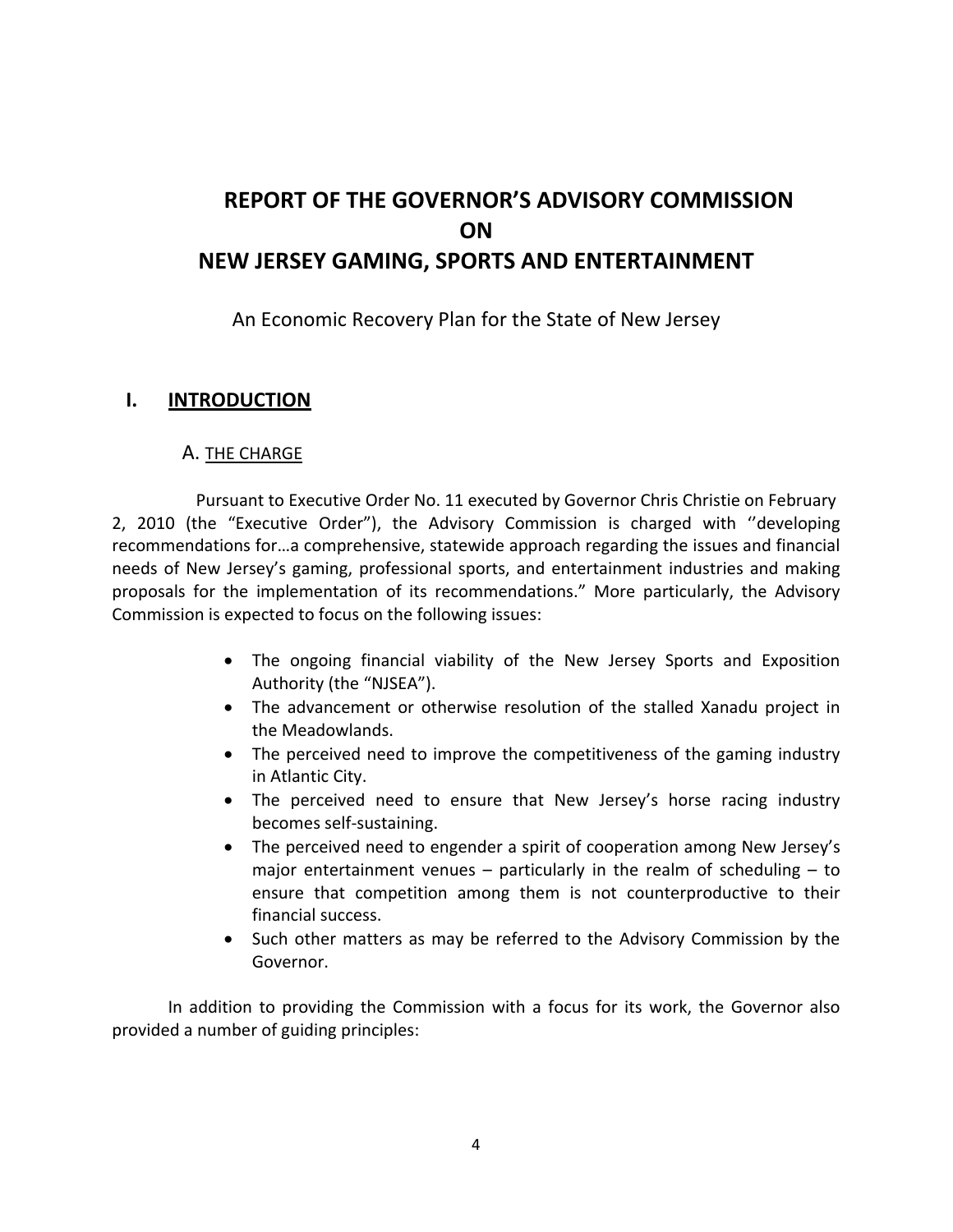- A healthy and viable entertainment industry is crucial to the State's economy and provides funding for many essential programs that enhance the way of life of its citizens.
- In developing its recommendations, the Advisory Commission shall carefully consider the State's long-term economic interests and this Administration's commitment to ensuring that the State's resources are managed responsibly for the benefit of the citizens of New Jersey.
- The unprecedented challenges confronting New Jersey's gaming, professional sports, and entertainment industries are both financial and structural and require immediate and decisive action.
- The regulatory system for New Jersey's gaming industry should be reviewed in light of the Administration's focus on regulatory modernization and reform.
- Financial losses of the NJSEA must not be allowed to continue.
- Financial and structural problems facing the gaming, professional sports, and entertainment industries are interrelated and the self-interest of any one cannot override the interest of the citizens of the State.
- In formulating its recommendations, the Advisory Commission shall elicit public input from individuals, organizations, community groups, and other interested parties.
- The Commission's report will serve as a blueprint to guide state policy in correcting the sports and entertainment infrastructure and to make all of its parts self-sustaining, attractive to a wider audience, and income positive for the long term.
- In addition to producing a long term plan, the Commission must also be working in real-time to move quickly to solve contractual and other issues the state will confront in the short term.
- The Plan may call for the total elimination of entities that are based on deficit spending and are no longer relevant to the healthy future of New Jersey.

#### B. ADVISORY COMMISSION'S INITIAL GENERAL FINDINGS

In addition to assumptions and guiding principles provided by the Governor in his charge, the Commission proceeded on the basis of a number of preliminary findings:

#### ECONOMIC ENVIRONMENT

- The New Jersey economy is in one of the worst recessions in recent memory.
- New Jersey unemployment is at a level of nearly 10%.
- New Jersey began 2010 in a state of fiscal crisis and significant cuts in the State budget and state aid were required to balance the FY11 State budget.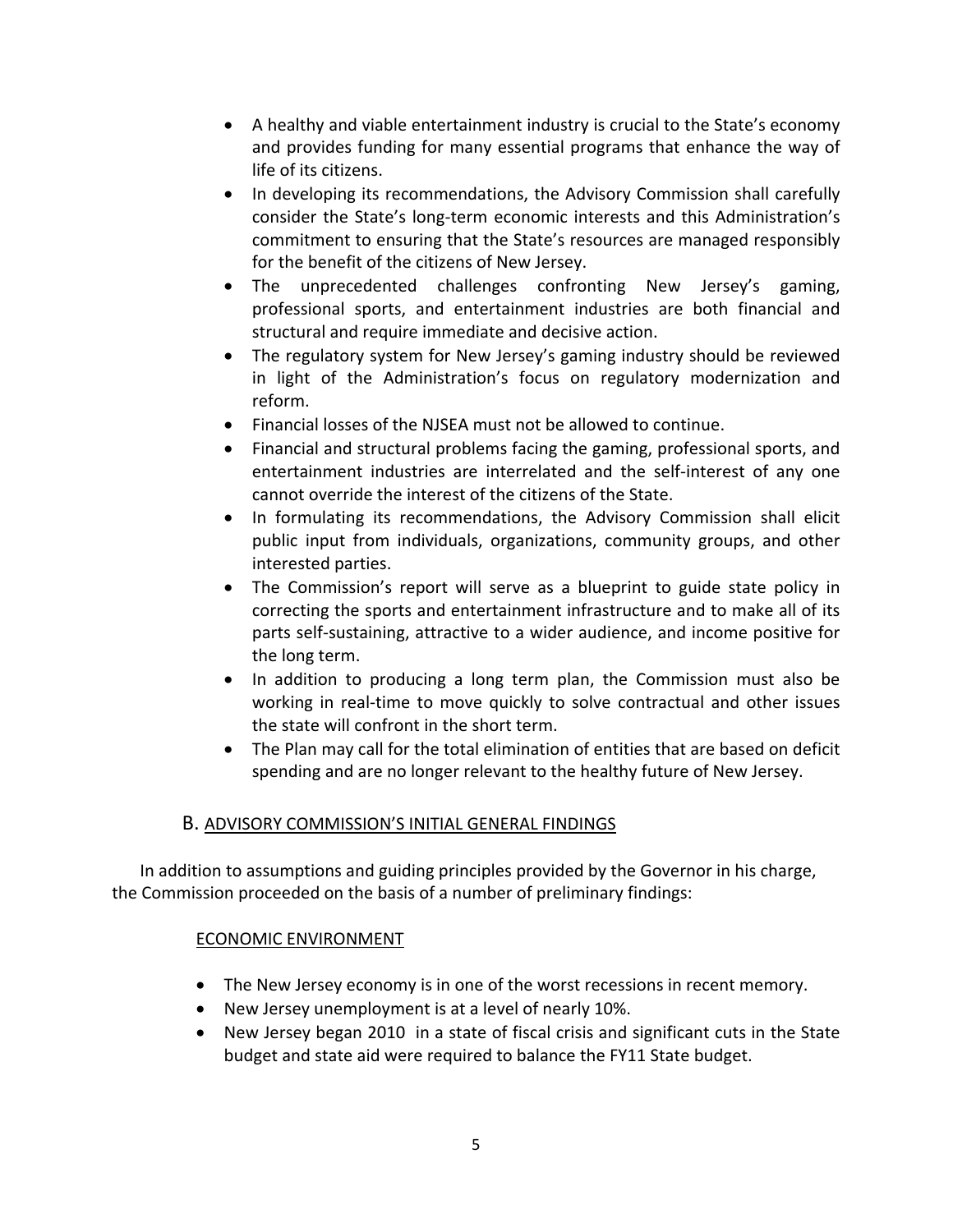- NJSEA can no longer support losses in the racing business due to reduced racing revenues and lost stadium revenue (\$20.0 million annual impact), which is a result of the State's decision to privatize stadium ownership and operations.
- The stadium agreement eliminated the NJSEA's economies of scale relative to operating both an arena and a stadium.
- The casino industry has stated that it will no longer support horseracing through purse supplements.
- The State would be hard-pressed to financially support the horseracing industry in the current economic environment.

## C. THE REPORT

The Report has been divided into six sections. Section I relates to a real-time issue involving a dispute between the State of New Jersey and the New Jersey Nets relative to the Nets' lease at the IZOD Center. Sections II through VI correspond to the five major issues set forth in Executive Order No. 11. While individual Commission members may have been primarily responsible for organizing information related to a particular issue, the Report should be read as a Report of the Commission as a whole.

For each major issue, the Commission articulates material assumptions made, provides a restatement of the Commission's objective with respect to the issue, makes findings as to current facts and circumstances, and offers specific recommendations. In this latter regard, recommendations may be for state action by the executive branch, state action by the legislative branch, or action by the industry in question. Recommendations for industry action may be linked to proposed state action as an inducement for the private action or the private action may be encouraged as an appropriate business or civic response. In some instances, recommendations will be offered in the alternative with an assessment of the likelihood of success for each option proposed.

The Report will be made available to the New Jersey Legislature and to the public, as required by Executive Order No. 11, and the Report incorporates the work of the Governor's Commission on the Horse Racing Industry created by Executive Order No. 133 on March 3, 2009, also required by Executive Order No. 11.

## **II. NEW JERSEY NETS' LEASE at the IZOD CENTER**

#### A. BACKGROUND

Among a number of issues that needed to be addressed in real-time was the question of the status of the New Jersey Nets' lease at the IZOD Center. The lease was scheduled to expire at the time of the Nets' last home game of the 2012-2013 season. Toward the end of the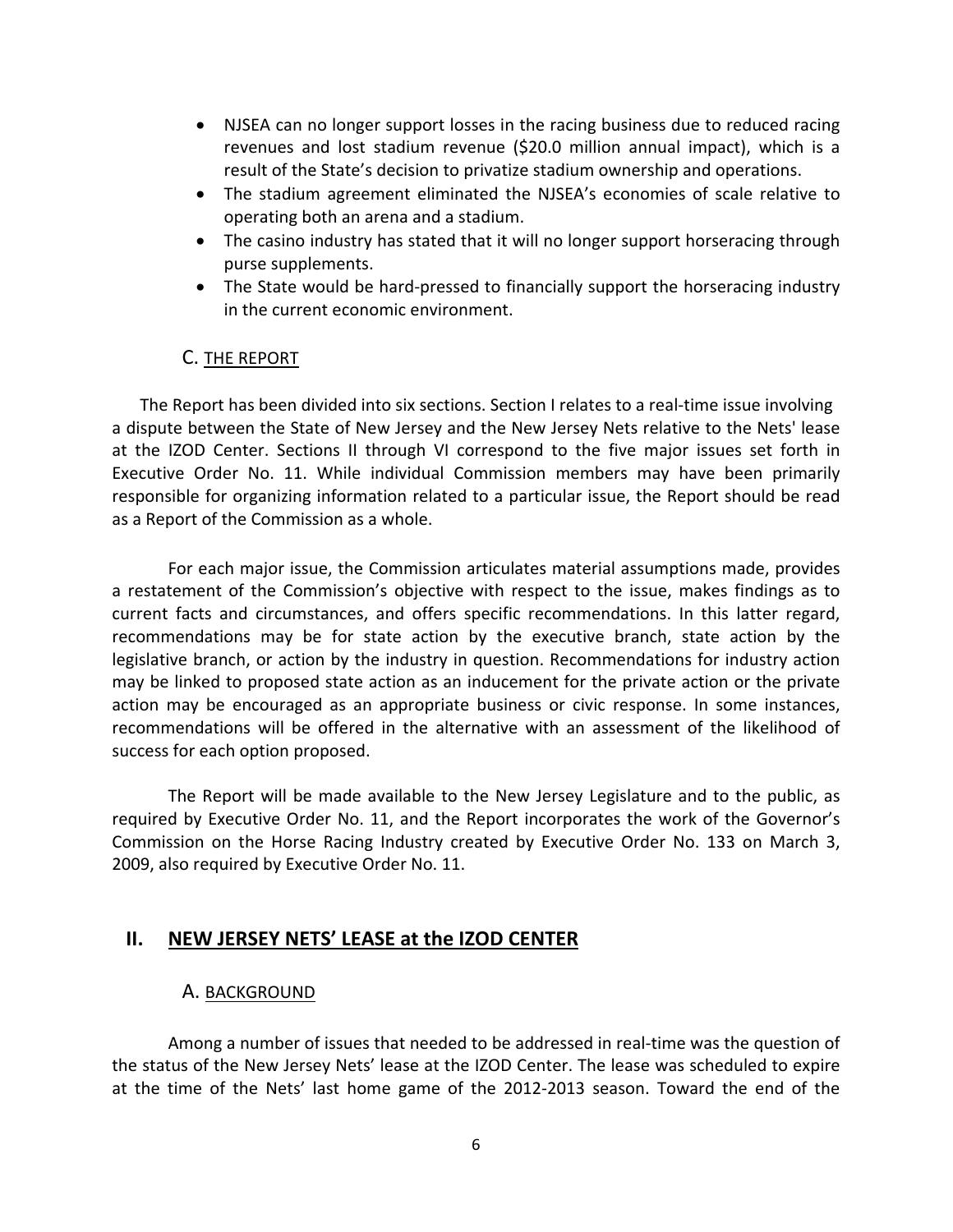Corzine Administration, the Nets expressed a desire to end the lease early and to possibly move to the Prudential Center in Newark, presumably until such time as the team's proposed Brooklyn facility is ready for occupancy. This issue is inextricably related to the issue dealt with later in this Report at Section VI – the need to engender a cooperative relationship among New Jersey's major entertainment venues. In this case, moving the Nets out of the IZOD Center and into the Prudential Center – even if only on a temporary basis – will begin to identify the Prudential Center as the "sports" venue and the IZOD Center as the concert and family entertainment arena.

As a condition of their lease, if the Nets were interested in leaving the IZOD Center prior to the expiration of the lease term, they were obligated to inform the NJSEA by January 1, 2009. Similarly, if the team wanted to play in an arena other than the IZOD Center for the 2011-2012 season, notice of that intention needed to be given to the NJSEA by December 31, 2009. The lease provides for substantial monetary penalties for early termination or if notice requirements are not met. These penalties could amount to as much as \$7.5 million. In order to provide the incoming Governor with time to evaluate this matter, the December 31, 2009 deadline was extended to February 28, 2010.

#### B. LEASE NEGOTIATIONS AND AGREEMENT

Immediately following its creation, the Advisory Commission engaged the Nets in negotiations to resolve the IZOD lease matter. These negotiations appear to have produced satisfactory results for all concerned. Principal elements of the agreement can be summarized as follows:

- For a fee of four million (\$4,000,000) dollars to be paid to the NJSEA over the next two years the Nets will be permitted to opt out of the IZOD lease.
- The Nets will play home games for the 2010-2011 and 2011-2012 seasons in the Prudential Center in Newark.
- The Nets have agreed to support the potential of another NBA team locating to New Jersey, if and when the Nets leave the state.
- The Nets will share the Prudential Center with the New Jersey Devils organization which operates the facility leased from the City of Newark.
- The \$4 million fee may be offset by various credits, including 1) up to \$250,000 each year for the guarantee of proceeds to the benefit of Symphony Hall, an historic entertainment venue located in the City of Newark; 2) up to \$100,000 each year for the leasing of two Prudential Center suites to the NJSEA, one during Nets games and one during all other events (these suites should be reserved for persons with whom the NJSEA has a business relationship and should otherwise be monetized for the benefit of the State); and 3) up to \$100,000 each year in advertising credits.

Early reactions to the Nets deal have been positive. Devil's Management applauded the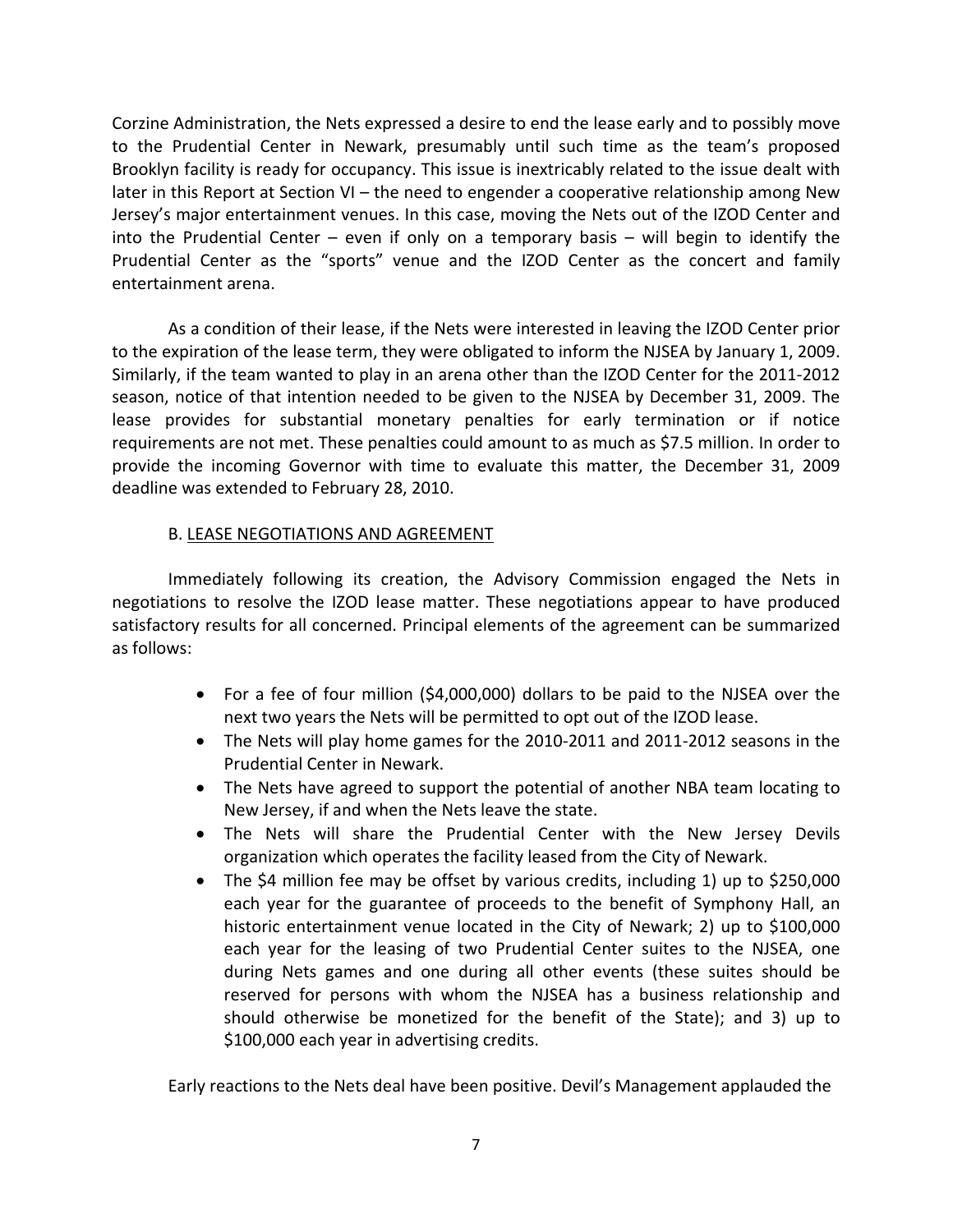deal and expressed enthusiasm for the Nets' arrival at the Prudential Center. This expression of enthusiasm seems to implicitly represent an easing of the tension between the IZOD Center and the Prudential Center as competing entertainment venues existing just twelve miles apart. Prior to the new arrangement, it appeared that Devil's Management wanted only to see the IZOD Center closed, despite declining revenues. The deal has also been enthusiastically embraced by the New Jersey Nets who in part see the arrangement as providing an opportunity to exploit new markets in the wake of severely declining attendance at the IZOD Center. The reasonableness of this enthusiasm is supported by promising levels of ticket sales for both preseason and late-season games played by the Nets at the Prudential Center. Finally, the deal can be enthusiastically embraced by the State. Much needed revenue will inure to the State both as a result of the opt-out fee paid by the Nets and as a result of the Nets' presence in the State over the next two seasons. Financial support has been directed to the State's most historically significant entertainment venue and the potential for attracting a new NBA franchise has been preserved.

## **III. THE ONGOING VIABILITY OF THE SPORTS AND EXPOSITION AUTHORITY**

#### A. BACKGROUND

In his charge to the Commission, Governor Christie included a tenet that financial losses of the New Jersey Sports and Exposition Authority must not be allowed to continue. The level of financial losses for the NJSEA is approximately \$30 million/year.

In 1971 the New Jersey State Legislature enacted Governor William Cahill's idea to establish the Sports and Exposition Authority to build and operate the Meadowlands Sports Complex, including Giants Stadium and the Meadowlands Racetrack. The IZOD Center, then known as the Byrne Arena, was added in 1981.

Over the years, successive governors and legislatures expanded the NJSEA mission to include Monmouth Park racetrack in Oceanport, the new Atlantic City Convention Center, the Historic Atlantic City Convention Center and a new convention center for the Wildwoods. The NJSEA constructed the Thomas H. Kean State Aquarium at Camden (operations have since been privatized and the facility has been renamed Adventure Aquarium) and renovated the Rutgers University football, track and field and soccer/lacrosse facilities.

The NJSEA has entertained hundreds of millions of people from all over the world. It has hosted concerts, sporting events, trade shows and conventions, and has even hosted a mass celebrated by Pope John Paul II before a record crowd of over 80,000 people.

In addition to hosting the Giants and the Jets at Giants Stadium from 1977-present, the NJSEA has in the past hosted the Cosmos of the North American Soccer League (NASL), 1977-1984, the New Jersey Generals of the United States Football League (USFL) from 1983-1985,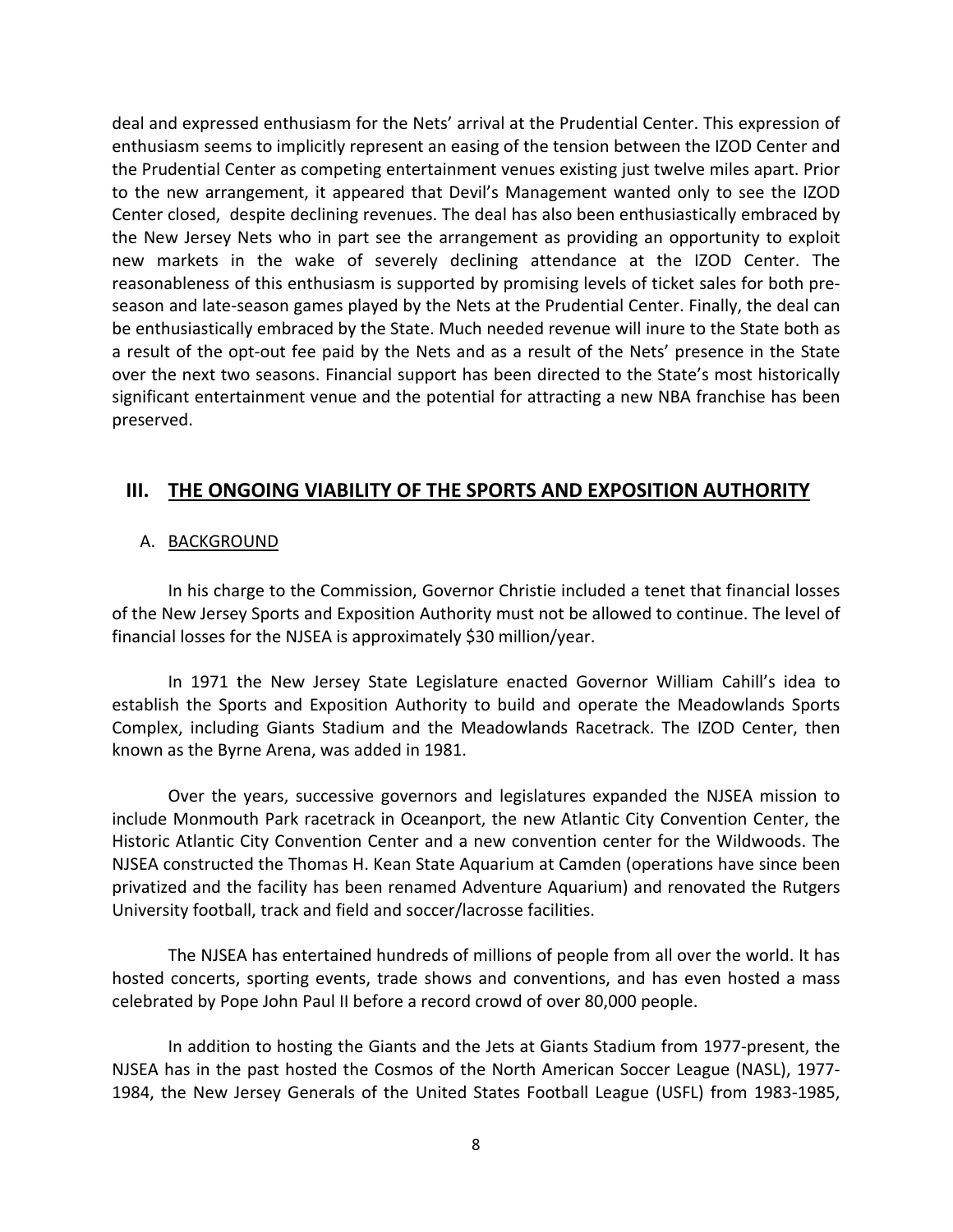and the New York/New Jersey Knights of the World League of American Football (WLAF) from 1991-1992.

In addition to hosting the New Jersey Nets at the IZOD Center, the NJSEA has hosted the New Jersey Devils of the National Hockey league (NHL) from 1982-2007 and the New Jersey Red Dogs/New Jersey Gladiators of the Arena Football League (AFL) from 1997-2002.

#### B. ANALYSIS AND RECOMMENDATIONS

The NJSEA performs two primary functions: (1) the asset management and operations of the various venues described above, and  $(2)$  the operation of an off-track wagering ("OTW") parlor in the City of Woodbridge. The Authority also has a contract to acquire land for the development of an off track wagering parlor in the City of Bayonne.

Rather than dwell on mistakes made as a result of decisions made by the NJSEA and others, the Commission instead has focused on the positives of the Sports Complex:

- Premier location consisting of 750 acres with 4-way access.
- On-site rail service with a Meadowlands Station stop.
- State-of-the-art football stadium (not owned by NJSEA).
- Home of the 2014 Super Bowl.
- Likely home of a world class entertainment and retail center ("Meadowlands," currently known as "Xanadu").
- Potential for on-site hotel and office complexes (adjacent to Meadowlands/Xanadu).
- Potential for privatization of the Meadowlands Racetrack or re-use of the facility and the 123 acres on which it is situated.

With respect to the future of the NJSEA, the Commission recommends the following:

- Current cash reserves of the NJSEA (which are in excess of \$50 million) should be used to offset operating expenses. Without state subsidy, NJSEA reserves should be at \$5 million by December 31, 2010 (according to an independent auditor) if they are used to offset current operating expenses. NJSEA must be encouraged to create and maintain a break-even budget.
- If necessary, the State Treasurer should be authorized to provide a revolving credit facility of no more than \$15 million to assist in cash flow needs.
- A 2011 budget should be developed by September 1, 2010 that is break even or better.
- Planning should begin immediately to divest the NJSEA of all responsibilities related to venue operations, including, in particular, the Meadowlands Racetrack, the IZOD Arena and Monmouth Park Racetrack. This action can be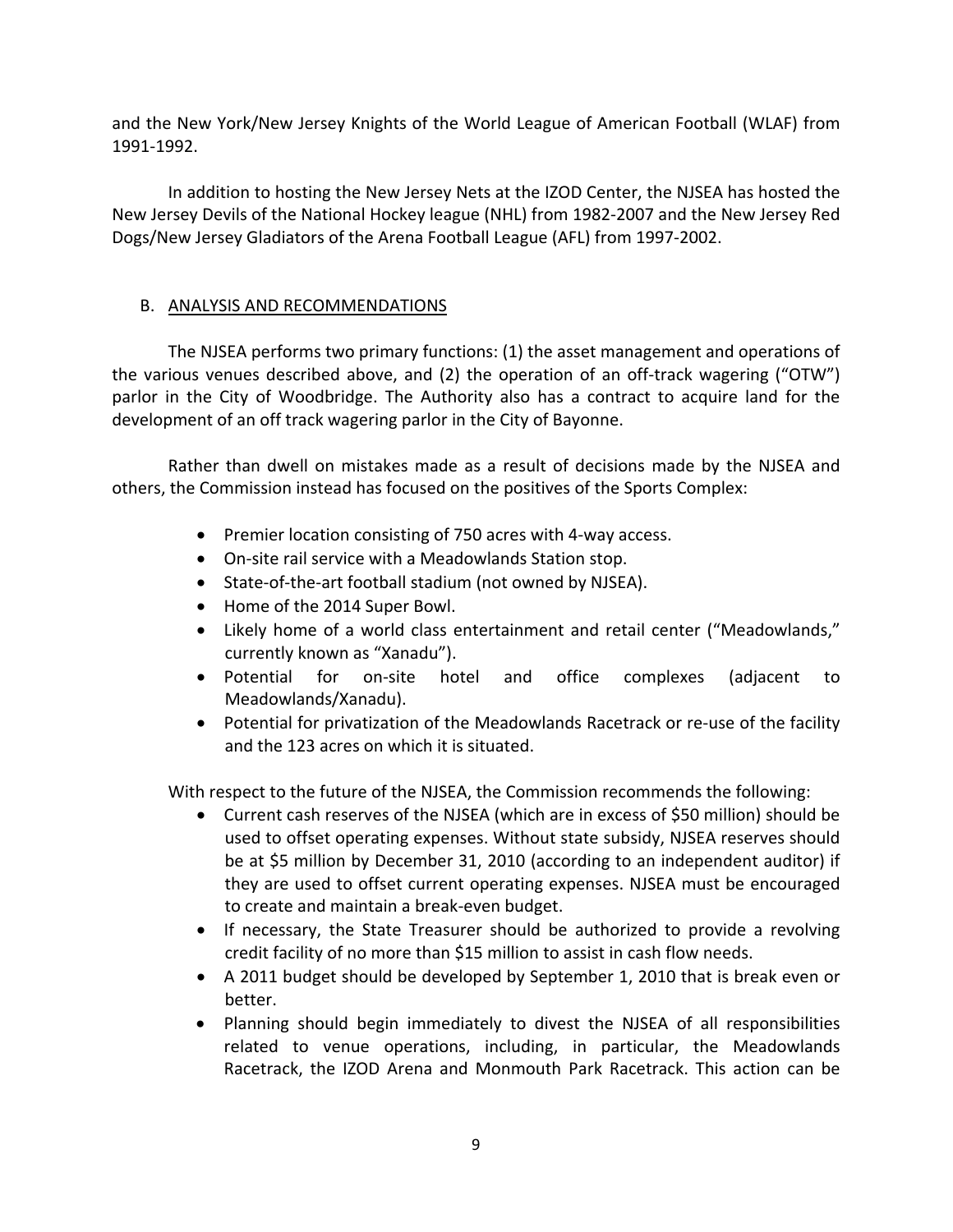accomplished either by sale, lease or license agreement initiated by a request for proposals.

- The proposed Bayonne OTW project should be postponed until legislation can be passed that permits OTWs to function without live racing.
- The NJSEA should cease to operate the Meadowlands Racetrack. Standardbred owners should be offered the opportunity to lease the Meadowlands Racetrack for up to three years at \$1.00/year (all expenses for the facility would be the responsibility of the standardbred owners). This concept is more fully developed in Section V below.
- After March 1, 2011, the NJSEA should endeavor to monetize the value of the personal seat licenses ("PSLs") it purchased from the Giants and the Jets with its current and future business partners.
- The IZOD Center should remain open with better communications and coordination with other public and private entertainment venues (see Section VI below for more detail).
- At this time the Commission does not recommend any change in the gaming policy as it pertains to the Meadowlands Sports Complex.

There are also significant implications for the future of the NJSEA contained in Commission recommendations related to other aspects of this report.

# **IV. THE ADVANCEMENT OR OTHERWISE RESOLUTION of the STALLED XANADU PROJECT**

## A. <u>BACKGROUND</u>

The Xanadu Project consists of a three-story entertainment and retail complex located in the New Jersey Meadowlands adjacent to the newly constructed Meadowlands Stadium to be owned and occupied jointly by the Giants and Jets of the National Football League. The project is being constructed on land owned by the New Jersey Sports and Exposition Authority and leased to the development group pursuant to a 75 year ground lease. As part of the development negotiations, the first fifteen years of the lease were satisfied as part of a \$160 million prepayment to the NJSEA. As a result of the prepayment, the first cash rent payment is not due until 2021. In addition to lease payments, the development group agreed to make payments in lieu of taxes ("PILOTS") to the Borough of East Rutherford through the NJSEA commencing on the project's opening day. PILOTs are scheduled to begin at \$1.85 million and escalate to \$9.85 million over time.

Originally scheduled to be completed and opened in 2007, Xanadu was envisioned to be one of the largest entertainment and retail complexes in the United States with over 2,200,000 square feet of rentable space.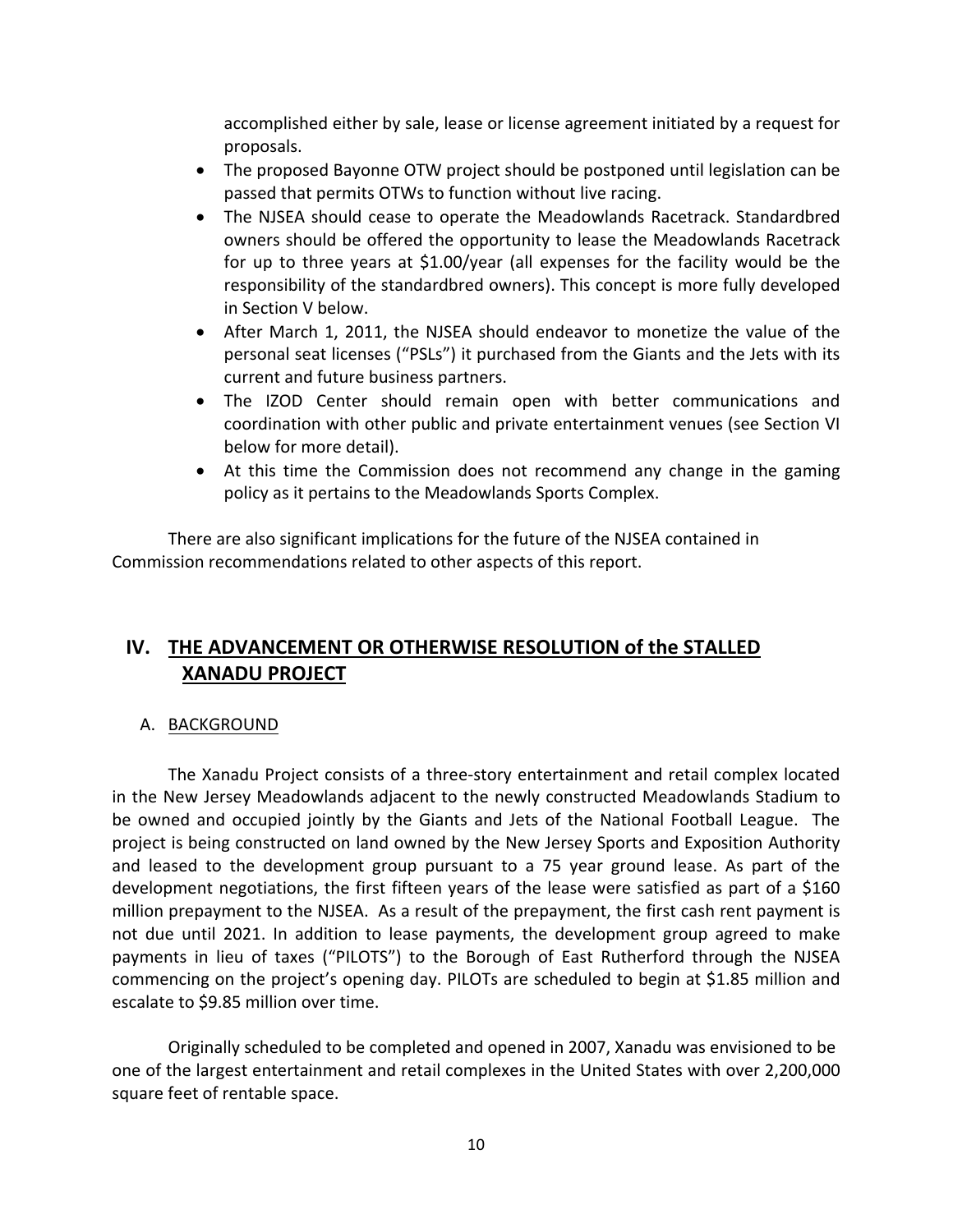The project was originally developed by the Mills Corporation. In 2006, the Mills Corporation sold its interest in the project to a group led by Colony Capital. In addition to equity financing, Colony Capital arranged for debt financing of approximately \$1 billion. As reported by the Transition Committee, the credit crisis and deep recession had a disastrous impact on the project's viability. For example, some members of the lender group went bankrupt, rendering them unable to honor their commitments. As a result, Colony and the lenders reached an accord that 1) froze the loan package at \$521 million; 2) provided \$140 million in cash to continue development; and 3) allowed Colony until March 31, 2010 to raise approximately \$600 million in private debt capital senior to the existing lenders. Colony spent the summer of 2009 trying to raise the required capital, but was unable to do so on commercially viable terms.

Early in 2010, Colony Capital agreed to venture with The Related Companies ("Related"). Located in Manhattan, Related has an impressive and proven track record that resonates comfortably with the Meadowlands' mix of retail and entertainment uses. Together, Colony Capital and Related have been refining the operating model; re-branding the project as "The Meadowlands;" evaluating options to improve the exterior's appeal; and meeting with potential tenants, as highlighted by a major presentation and booth at the trade show of the International Council of Shopping Centers ("ICSC") held in Las Vegas, Nevada. Additionally, other developers are now indicating an interest.

The mall structure, which includes a fully operational indoor ski slope, is complete. Parking decks are also complete with an overall capacity of several thousand vehicles. The status of leases with anchor tenants is uncertain. New Jersey Transit has completed the Meadowlands Station at the complex as part of the Pascack Valley Line extension to the Meadowlands Sports Complex. Studies are underway to also include an extension of the Hudson-Bergen Light Rail line to the Meadowlands.

To date, approximately \$2 billion has been invested in Xanadu/Meadowlands, and current estimates of the amount needed to complete the project are in the range of \$875 million. Related and Colony have stated that the project cannot be completed without public sector involvement of some kind and have, therefore, been in discussions with members of the Commission and with state agencies, such as the N.J. Economic Development Authority, in an effort to come up with a tax-exempt financing plan adequate for completion and opening of the facility.

#### B. IMPACT ON NEW JERSEY

Benefits associated with locating a world class entertainment and retail complex in the Meadowlands are extensive and varied, but not totally predictable. The most predictable benefits include the following:

• A significant cash flow to the NJSEA.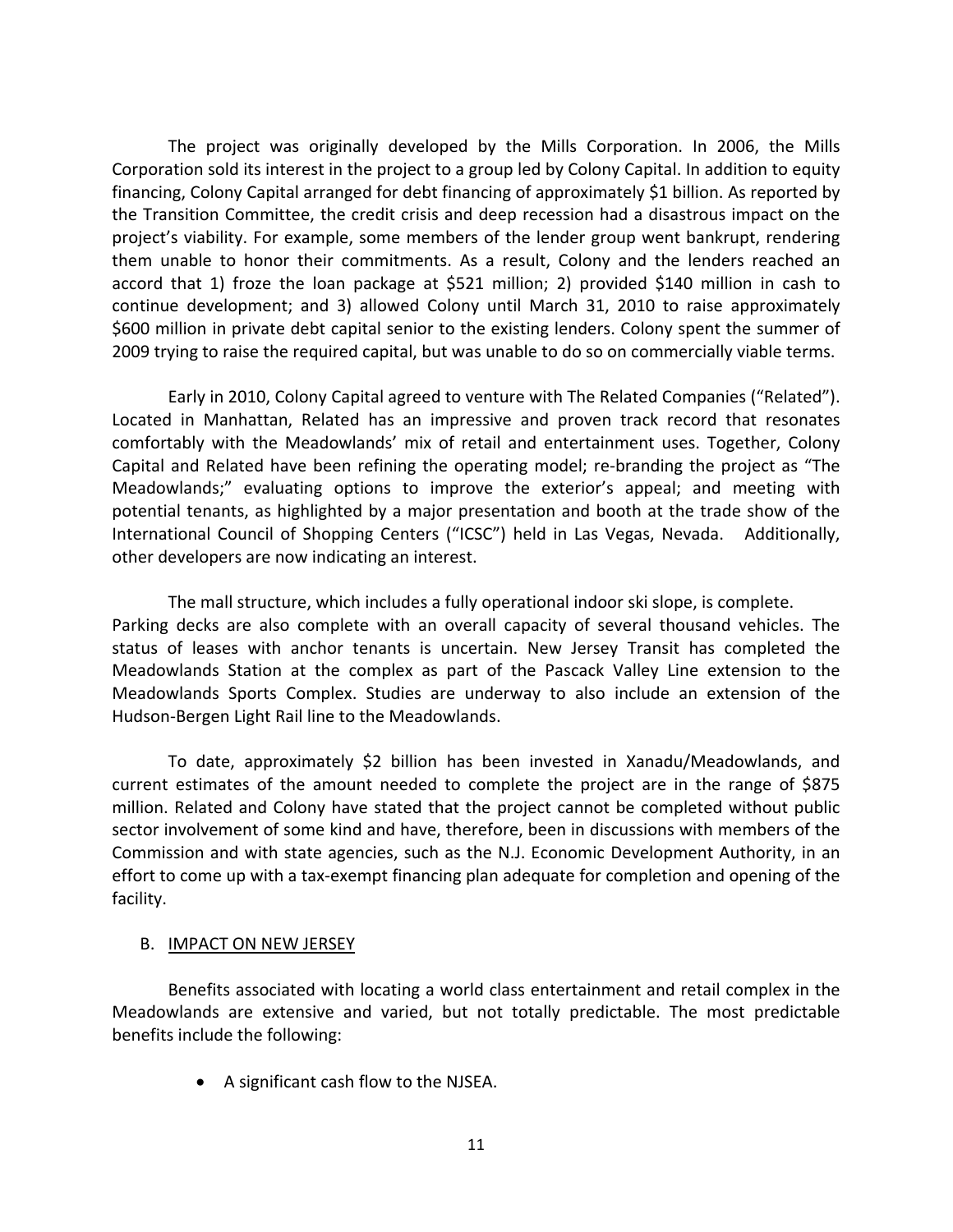- Significant payments in lieu of taxes to the Borough of East Rutherford through the NJSEA (the Borough of East Rutherford has indicated to the Commission that they intend to seek additional PILOTS).
- Creation of over 9,700 full time equivalent jobs (over 4,400 direct jobs and over 5,300 indirect jobs), during the development period
- Upon Completion, direct wages in excess of \$120 million a year paid to 4,000+ full time equivalent jobs.
- Annual taxes In excess of \$65 million attributable to direct and indirect expenditures during the development period.
- Taxes In excess of \$48 million, generated by landlord and tenant operating expenses.

#### C. OBSERVATIONS AND RECOMMENDATIONS

 The Commission focused on three primary issues related to the Meadowlands project: 1) the ability of the current development group to garner sufficient funds to complete the project; 2) the financial viability of the project when completed; and 3) the project's overall appearance.

With respect to prospects for identifying funds sufficient to complete the project, today an adequate financial package can be put in place if, and only if, the package includes some level of tax-exempt financing. In this regard, the Commission recommends that the State focus on two potential tax exempt financing options: Recovery Zone Facility bonds ("RZF bonds") and Economic Redevelopment and Growth Grant Program bonds ("ERG" bonds"). New Jersey has a total allocation of \$376 million in federally backed RZF bonds, of which \$46 million has been allocated to Bergen County. A tax exempt RFZ bond financing can result in considerable savings in interest costs when compared to conventional financing. Use of RFZ bonds is time sensitive since the American Recovery and Reinvestment Act is currently scheduled to sunset at the end of 2010.

ERG bonds can be supported by a pledge of up to 75% of the incremental taxes attributable to a project over a period of twenty years. A major advantage of this financing option is the fact that the bonds would not be an obligation of the project or of the State but rather would be supported solely by the incremental taxes.

In addition to the viability of tax exempt options to fill financing gaps, the Commission is hopeful the existing lenders and one of the interested developers will reach an accord so that a viable capital plan for project completion can be implemented forthwith.

Given its location and redesign, with the proper sponsorship the Commission believes the Meadowlands entertainment and retail complex can succeed if completed. Given the potential benefits to the State associated with completing the project, the Commission concludes that the State should cooperate in attempts to bring the project to completion. This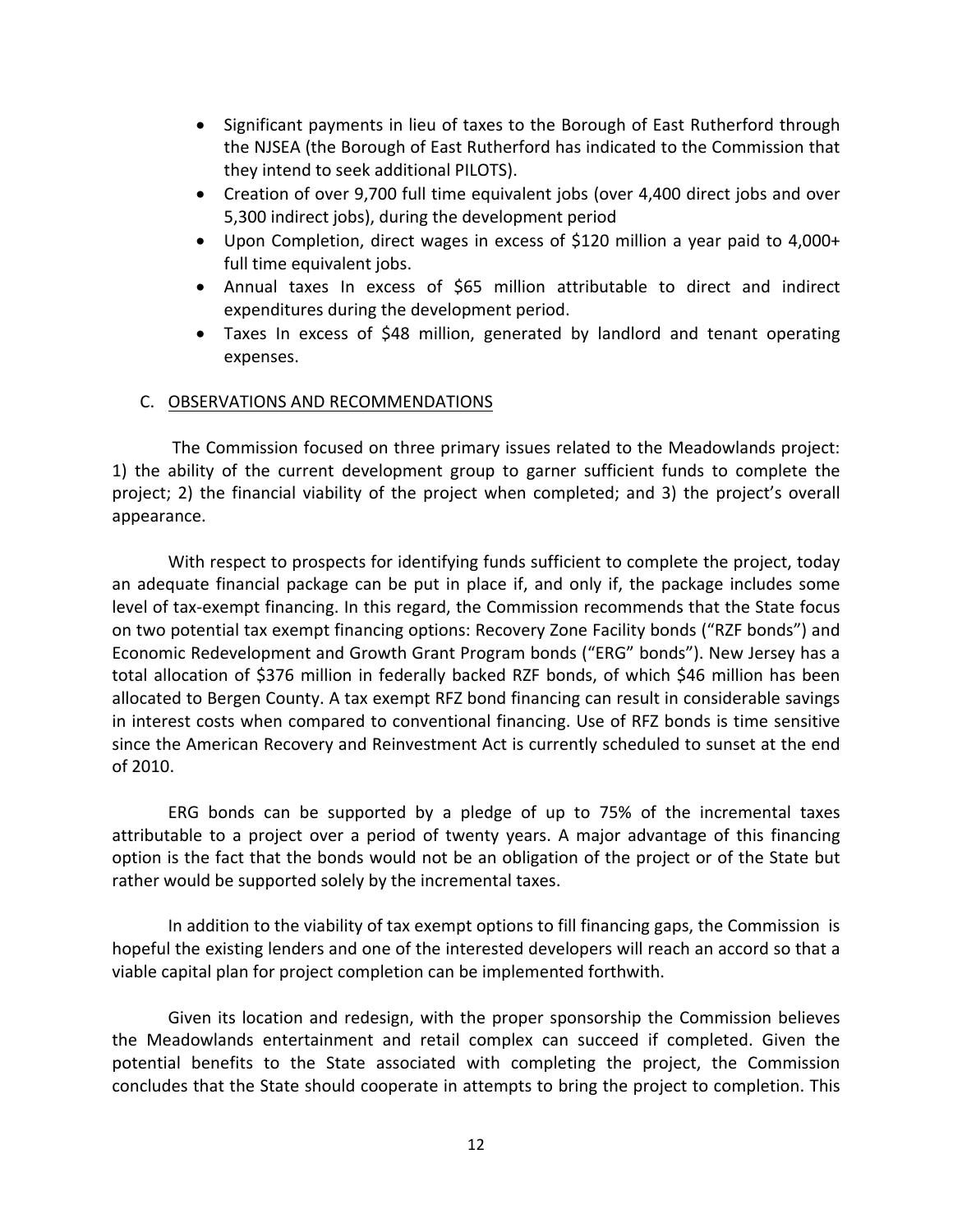offer of State cooperation and support should be very carefully dispersed and should follow certain basic principles as follows:

- Any tax exempt financing should not represent a primary funding source but should only fill a funding gap in private market sources.
- The development group should contribute cash equity consistent with present market demands.
- The underlying ground lease should be amended to include, among other things, a date certain for completion and opening, with appropriate penalties for failure to comply.
- The development group must resolve and reset the existing capital structure in a way that facilitates new financing, which may mean substantially subordinating all lenders' and owners' rights to those of any new lenders.
- The project should be completed consistent with the charter of an entertainment-oriented complex.
- If the project can only be completed with tax exempt financing, the State must be able to reasonably expect to receive some form of upside financial return commensurate with the level of public sector involvement .

With respect to the appearance of the project, the Commission has reviewed current plans that call for a new and more attractive façade and exterior landscaping intended to better fit the project to its surroundings. The attractive and upscale appearance of the interior of the building already engenders a reaction quite unlike the reaction to the building's exterior.

Should the project not move ahead with Related and Colony, or another qualified party that meets the guidelines outlined above, the Commission recommends that the State, through NJSEA, move quickly and aggressively to pursue all rights and remedies available to the State, including possible foreclosure and damages.

# **V. IMPROVEMENT OF THE COMPETITIVENESS OF THE GAMING INDUSTRY**

#### A. BACKGROUND

The New Jersey casino industry is at a critical crossroads which threatens its role in the State's economy. Casino gaming represents one of New Jersey's largest industries, accounting for nearly \$1 billion in state and local taxes (state taxes are constitutionally dedicated to programs for seniors and the disabled) and more than \$2 billion in revenues spread across more than 2,000 businesses. However, since 2007, the industry has been in freefall, losing more than 25% of its gross revenue base (equating to \$1 billion in lost revenues). Employment has slipped from 50,000 jobs to 38,000 and all other market indicators are trending negatively. While there can be agreement that it is in the interest of the State to encourage growth in the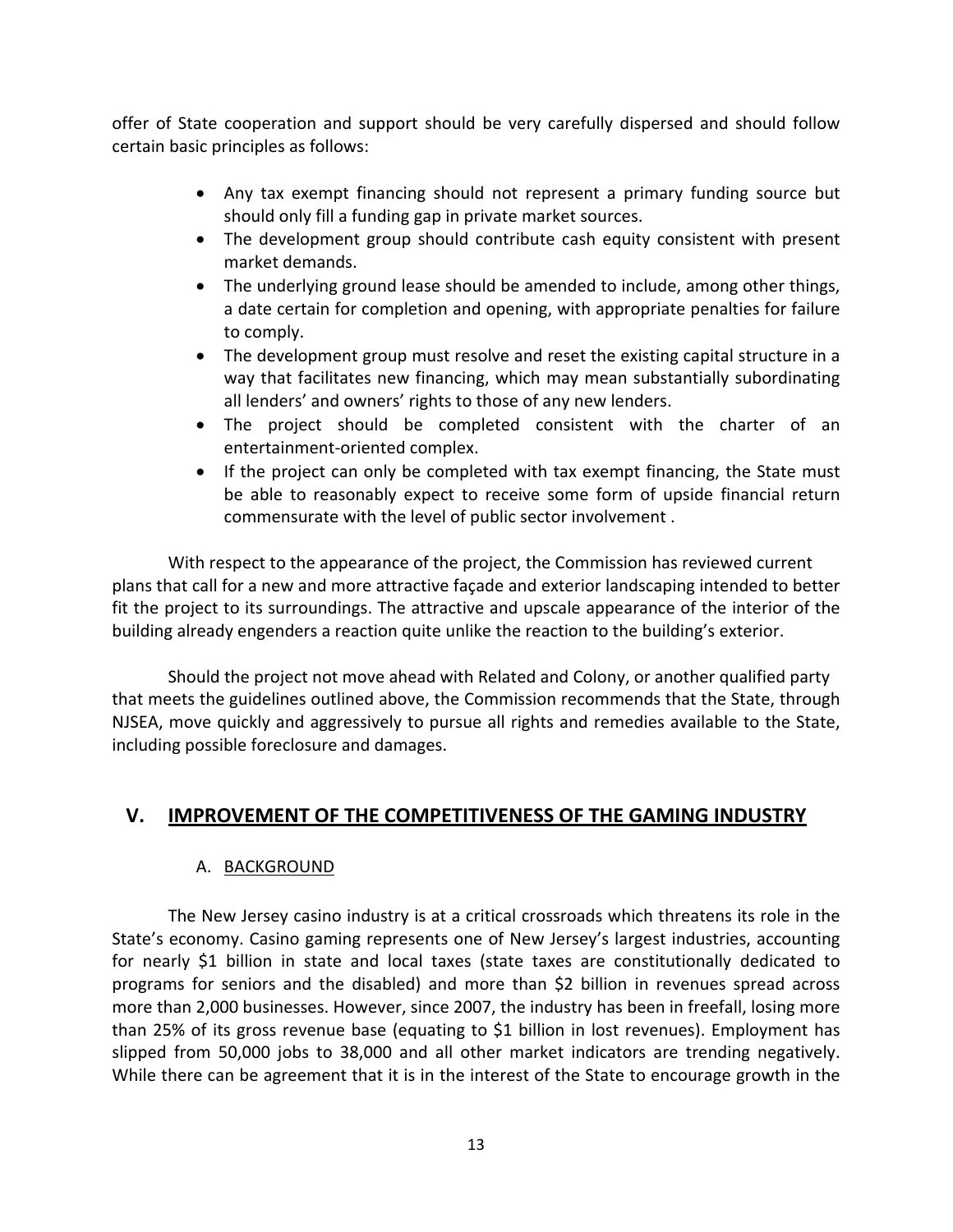Atlantic City-based gaming industry, it is clear to the Commission that immediate attention must be directed at stabilizing the industry before efforts can be made to improve it.

## B. CAUSES FOR DECLINE

The immediate cause of the downturn in Atlantic City has been a combination of the emergence of new convenience gaming options in neighboring states and the economic recession. In addition to disappointment associated with a downturn in the casino industry, disappointment can also be expressed with respect to the unfulfilled promise of casino gaming significantly improving the physical and economic condition of Atlantic City.

While blame for Atlantic City's distressed physical condition can be ascribed to numerous stakeholders, including the gaming industry, certain contributing factors are particularly troublesome: $1$ 

- The perception of the City as unclean and unsafe, and the failure of City government to effectively address such concerns (including blight and the overall image of the City) at any level or to work effectively with the industry to create a tourist-friendly environment.
- The City's fiscal mismanagement of the large tax base provided by the industry (as much as \$175 million/year in property taxes alone). Atlantic City spends almost four times as much per capita than comparable New Jersey Cities, such as Edison, Long Branch, and New Brunswick.
- 2003 audit results, which reveal that staffing in Atlantic City per 1,000 residents was twice the level of benchmark cities like Orlando and Norfolk.
- The absence of a visible police presence or effective law enforcement on the Boardwalk.
- The absence of evidence of a Master Plan that addresses the primary tourist area or the large swaths of urban blight surrounding the tourist area.

In addition to expanded sources of competition, other more manageable factors have contributed to Atlantic City's economic decline.

- Underinvestment by the casino industry in development of non-gaming amenities, attractions and surrounding areas appropriate for a "destination resort."
- An outdated regulatory process marked by both high costs and the inability to attract development activity by other world-class ownership to the New Jersey market.

 $^1$  A more extensive review of Atlantic City's government operations can be found in a Report entitled, "Atlantic City, A Performance Audit of Financial Management Practices," by State Comptroller A. Mathew Boxer, dated January 27, 2010.

<sup>&</sup>lt;sup>2</sup> A view of the Atlantic City gaming industry's recognition of past failures and its ideas for improvement going forward can be found in a document prepared by McKinsey & Co. entitled, "The NJ Gaming, Sports and Entertainment Advisory Commission: Revitalizing Atlantic City," dated June 9, 2010.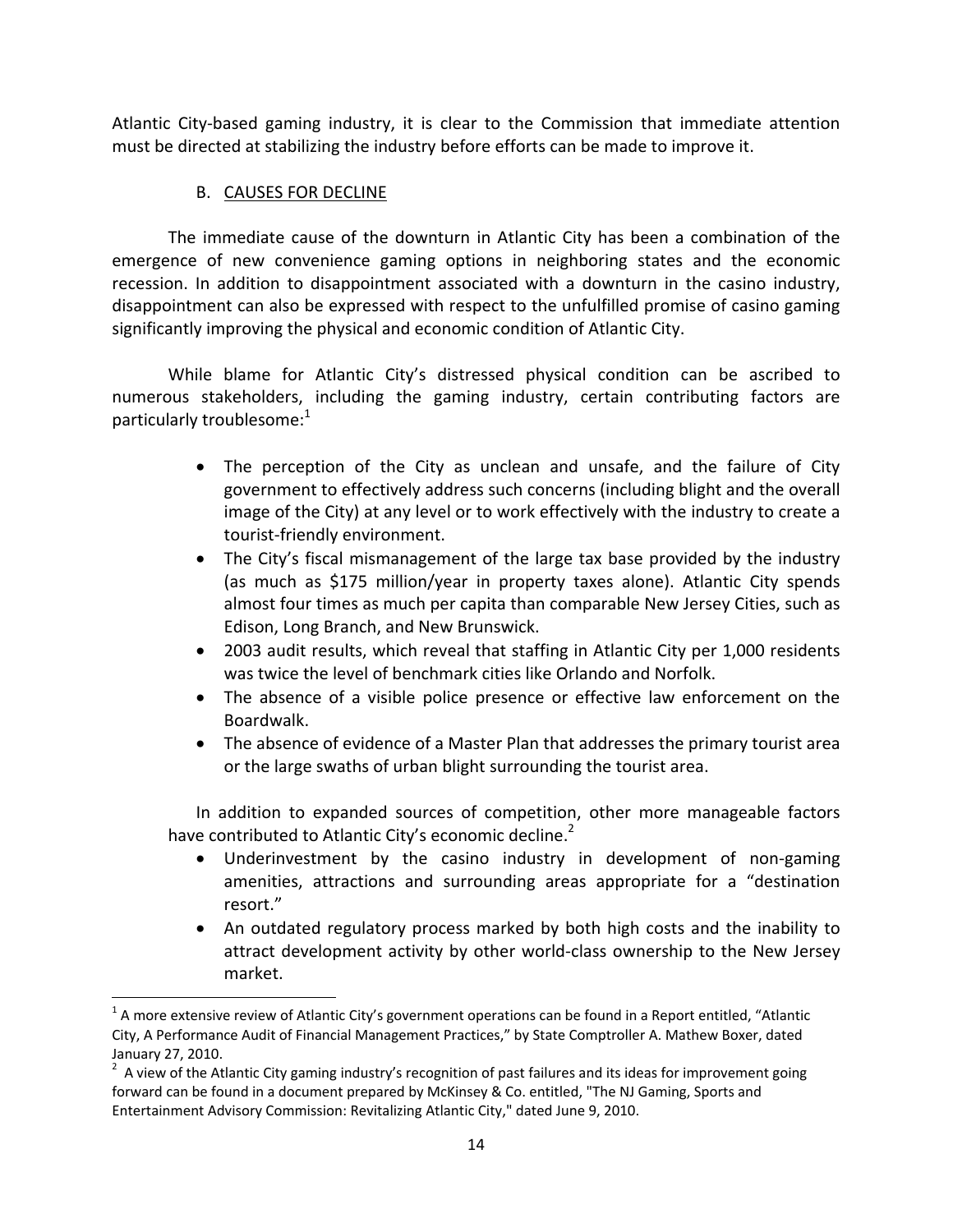- Lack of coordination in positioning and marketing Atlantic City as a competitive tourist resort.
- Failure to effectively attract meeting and convention business to Atlantic City and to integrate such business with the existing destination resort hotels.

#### C. ANALYSIS AND RECOMMENDATIONS

In the face of such challenges, it is reasonable to ask if Atlantic City gaming is "saveable." The Commission concludes that it is save-able and worth making the effort for a number of reasons. First, Atlantic City continues to have a critical mass with eleven significant casino properties serving millions of customers and generating the taxes and revenues noted above. Just as importantly for the future, Atlantic City continues to resonate with customers based on its history and unique beach location, despite its shortcomings. Research provided to the Commission by McKinsey & Co. indicates that the Atlantic City "brand" still has value with customers, and if the reality met customers' expectations, there would be sufficient latent demand to more than double Atlantic City's revenues in the medium term. The Commission is also encouraged by the economic success enjoyed by properties where proper investment has been made, including the Borgata, the Walk, Harrah's and Taj Mahal, all of which are generating encouraging results. It appears that in Atlantic City, customers will come to quality offerings.

However, the status quo is not workable. In simple terms, almost every potential Atlantic City customer has a closer, more convenient place to gamble. If Atlantic City cannot provide reasons for customers to make the trip, its decline will continue. Atlantic City has no choice but to try to reestablish itself as a true "destination resort" against its new convenience gaming competitors in surrounding states. Meeting this challenge will require aggressive actions by both the public and private sectors. At stake are thousands of direct and indirect jobs, thousands of ongoing construction jobs for the building trades, hundreds of millions of dollars in state and local taxes, billions of dollars in spending on New Jersey business and construction and other key economic benefits.

The State's goal should be to create a framework in which the private sector will want to invest. This in turn will increase jobs, capital investment and tax receipts, thereby putting Atlantic City back on a growth trajectory. In forming the objectives to strengthen the casino industry and establish for it a sound competitive position for the  $21<sup>st</sup>$  century, the Commission has focused on the following seven goals:

- Creating a "Clean and Safe" Tourism District with State oversight, with the goal of making Atlantic City clean and safe by July 1, 2011.
- Creating a Master Plan for the new Tourism District, focused on enticing new entrants to build both gaming and non-gaming attractions that will increase demand in the City. The Plan should be delivered to the Governor no later than July 1, 2011.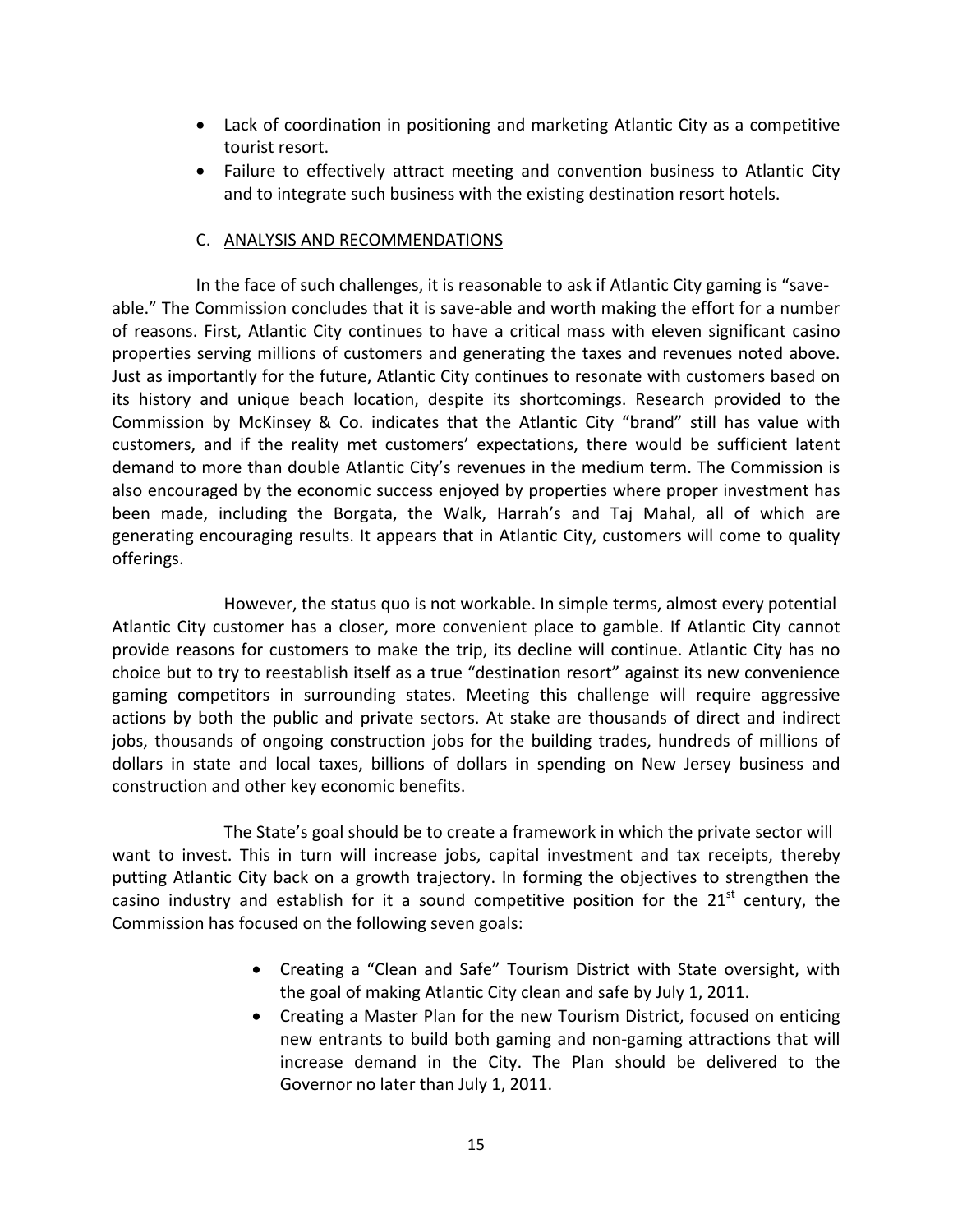- Improving the financial stability of Atlantic City by attracting other world class operators to ownership of the eleven existing facilities as well as any new ones. These operators should be committed to supporting both their properties and the District.
- Increasing the meeting and convention business in the Atlantic City market by at least 30% per year for the next five years.
- Bringing the New Jersey regulatory structure into the  $21<sup>st</sup>$  century by reducing costs and redundancies and by supporting the attraction of operators while maintaining strict integrity.
- Increasing visitation and spending through joint marketing efforts on par with other national destination resorts.
- Improving intermodal transport to Atlantic City, including increasing air, rail and ferry options.

To accomplish these goals the Administration should assume a leadership role to bring the various public and private stakeholders together with the legislature and others to move forward with the following core initiatives:

## **1.** Creation of an Atlantic City Tourism District

Following models established in other parts of the State, such as the Meadowlands Reclamation and Development District, the Administration should support legislative enactment of an Atlantic City Tourism District (the "ACT District") with representatives from State, City, County and Industry. The ACT District will assume full and complete control of certain governmental activities and operations within a defined Tourism District covering the casino areas and Boardwalk, as well as jurisdiction over related amenities and infrastructure. To ensure that those functions are carried out in the best interest of the public, the Commission would place three functions squarely with the ACT District:

- Certain governmental functions currently managed by the City and the Casino Reinvestment Development Authority ("CRDA") in designated areas with a charge to oversee "Clean and Safe" initiatives including security within the District.
- All government aid to development within the District, including eminent domain, financing issues for development, flow of various funds, zoning, traffic flow, services, etc.
- Control and oversight of assets and responsibilities of the Atlantic City Convention and Visitors Authority ("ACCVA"), including Boardwalk Hall and the Convention Center as well as the ACCVA responsibilities over the Atlantic City marketing and convention activities.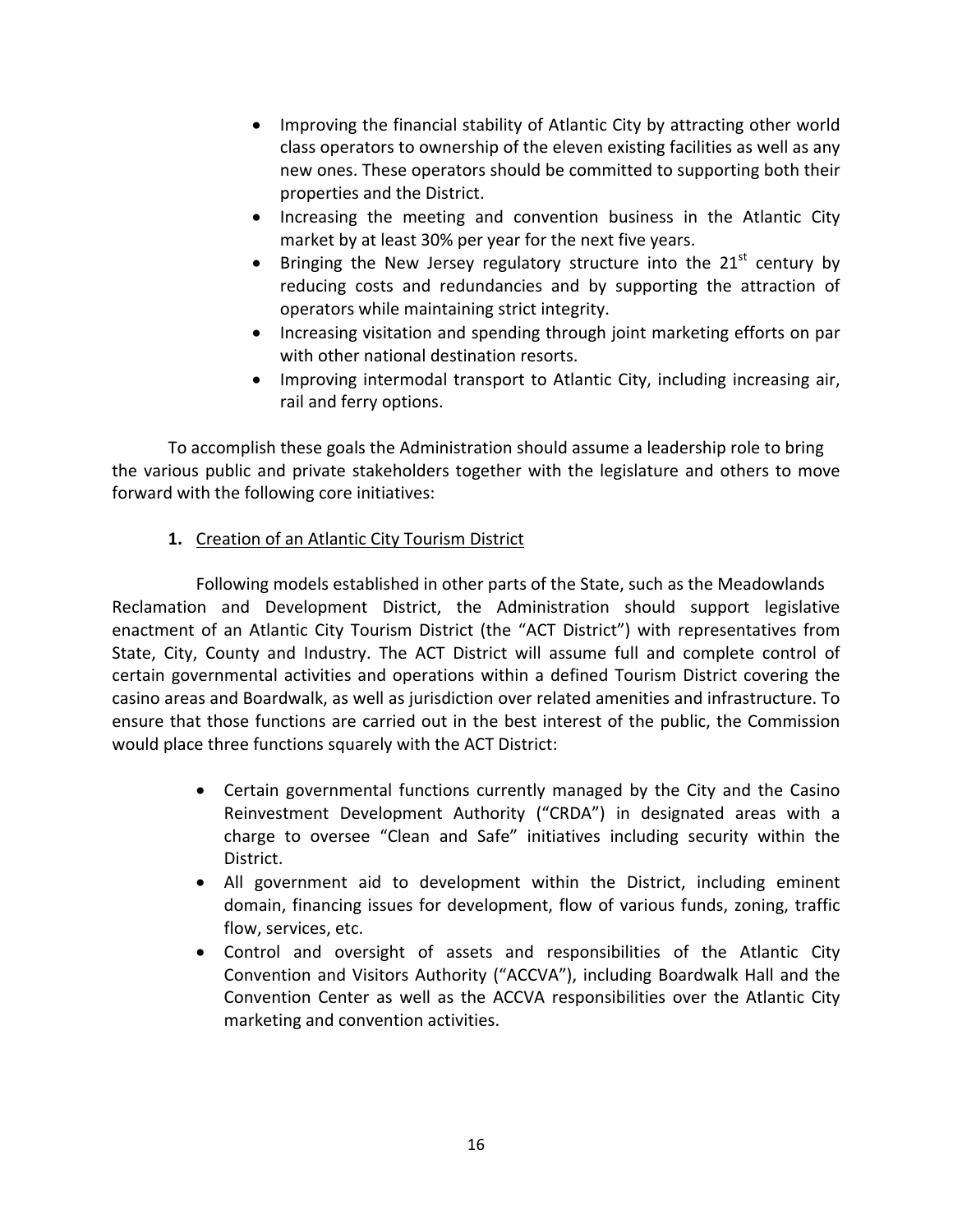## **2.** Public-Private Partnership (the "Partnership")

The government should establish a structure for a Public-Private Partnership with state and local government, the casino industry, and the greater Atlantic City community all represented. The new ACT District Commission would assume the role of the public component. The Commission recommends that the private component be represented by the Atlantic City Partnership ("ACP") – a local consortium of businesses modeled after the Johnson and Johnson-led structure that has proven successful in the revitalization of the City of New Brunswick. The Commission believes the ACP should include a broad base of Atlantic City's business sector. The partnership should continue to be called the ACP and it should be headed by a CEO with a small staff who will be responsible for the following:

- Development of the "Master Plan," with appropriate recognition that private capital must be freely invested and will be wary of government direction of economic development. The Commission hopes the Partnership will strongly consider some of the ideas in the model shared with the Commission by the ACP including:
	- o Expansion of the Boardwalk area to reflect a true New Jersey Boardwalk experience – potentially including many of the leading Boardwalk purveyors who are present in Cape May, Wildwood and Ocean City boardwalks;
	- o More effective use of marina facilities;
	- o Development of a South Boardwalk;
	- o Development of other improvements, such as Boardwalk rides, a NASCAR track, a drive-in theater, etc.
- Facilitating investment and development by ACP and third party investors in the Tourism District.
- Coordinating with the ACT District to expedite "Clean and Safe" initiatives.

## **3.** Coordinating Marketing, Boardwalk Hall and Convention Business Between ACCVA and ACP

Efforts should be made to encourage marketing "Atlantic City" as a brand. These efforts should include more joint industry efforts throughout the City, including efforts to increase use of Boardwalk Hall and efforts to capture a larger share of convention business. Efforts should also focus on removing inefficiencies in the current ACCVA structure that were identified by the Governor's Transition Team Reports and on redirecting funds to the collective good of the public-private partnership.

**4.** Legislative Enactment of Regulatory Reform

Costs of New Jersey regulation are almost ten times those in Nevada and other mature gaming jurisdictions with strong, effective regulation. In 1978, 24/7 inspectors and built in regulatory redundancies made sense, but with the increased sophistication of camera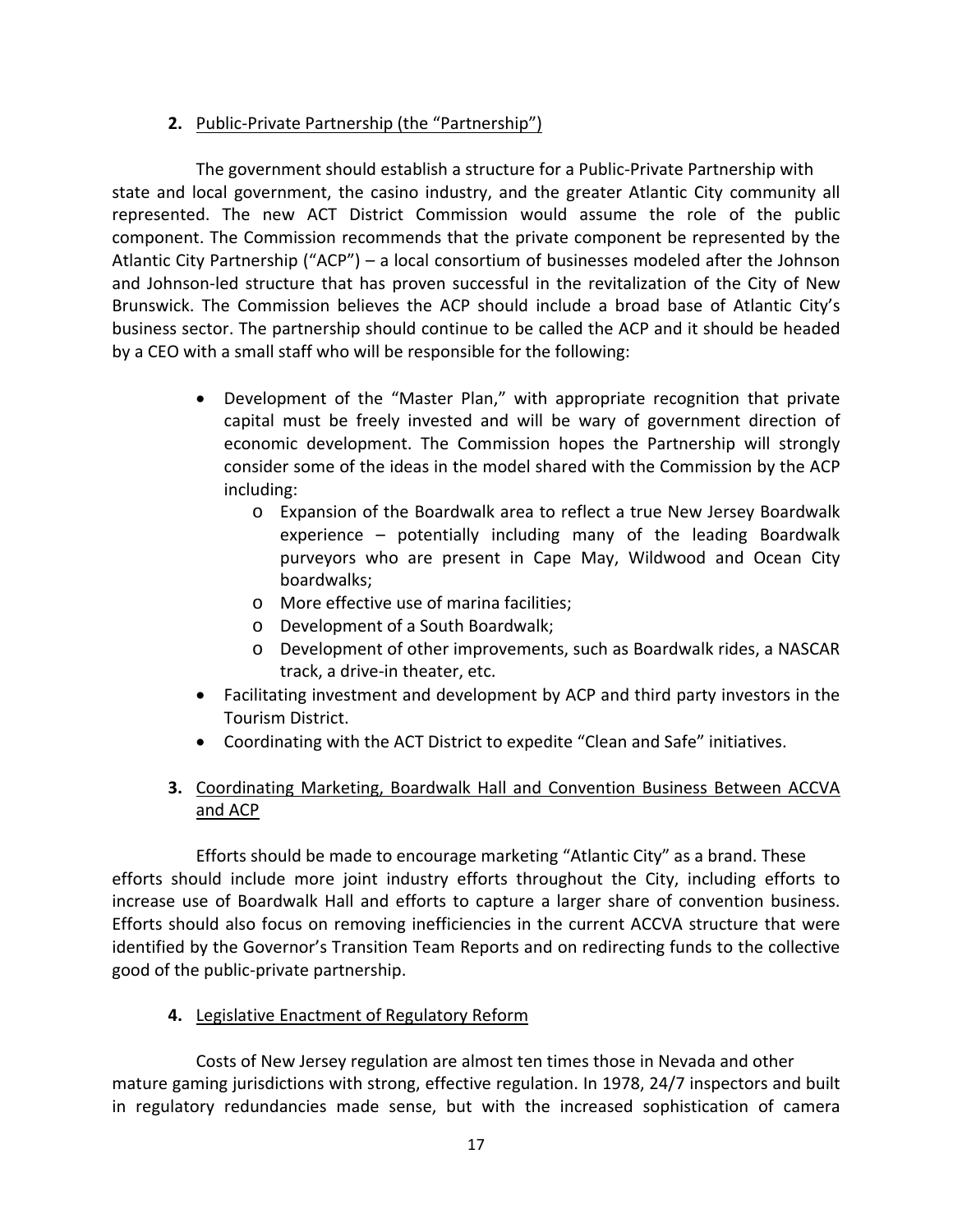surveillance, information technology, and audit abilities, they are unnecessary now. Furthermore, these outmoded concepts and a licensing procedure that is unnecessarily adversarial have made the market less attractive to many respected world class operators. The Commission recommends a significant regulatory restructuring, with the Casino Control Commission focused solely on a judicial function and with the Division of Gaming Enforcement (a division of the Attorney General's Office) focused on all regulatory, law enforcement and day-to-day activities. All industry savings from 2010 regulatory spending should be directed to the collective Atlantic City Public-Private Partnership. Estimates suggest that this could result in a fund of \$15 million to \$25 million annually for the marketing and expansion of Atlantic City.

## **5.** Establishment of a Joint Atlantic City Marketing Fund

Once the ACT has gained traction on the initiatives above, it should work with the ACP to establish a fund dedicated to marketing the City, as compared to current marketing efforts with a limited \$4 million spending limit. This effort will be primarily funded and led by private industry with expert marketing personnel focused on driving increased visitation through a more robust marketing strategy in target markets. It will also focus on creating significantly more joint industry-community events within the City that will be marketed in the region, such as food and wine festivals, music festivals, special events such as Mardi Gras in Atlantic City and the like.

## **6.** Transport

To contribute to the goal of making Atlantic City a destination resort, the Atlantic City International Airport needs to be expanded in terms of service  $-$  e.g., more airlines and additional intermodal connections – and in terms of its physical plant through capital improvements.

ACT should work on methods to attract potential customers through the existing capacity of Atlantic City International Airport as well as through additional intermodal opportunities. ACT should also work on redesigning traffic flow within Atlantic City to achieve modern traffic configurations that will vastly improve ground transportation between the casinos and the neighborhoods.

## **7.** Related Issues

The Commission also considered whether the State should entertain gaming outside of Atlantic City at this point in time. Given the importance of the industry to the State, as well as the need for meaningful reform to foster sustainability and, hopefully, growth, this issue is best considered in the future when either: 1) the transformation of Atlantic City to a more destination-oriented model has meaningful enough traction to compete with in-state rivals; 2) Atlantic City stakeholders support additional outlets; or 3) the new model is deemed to have failed.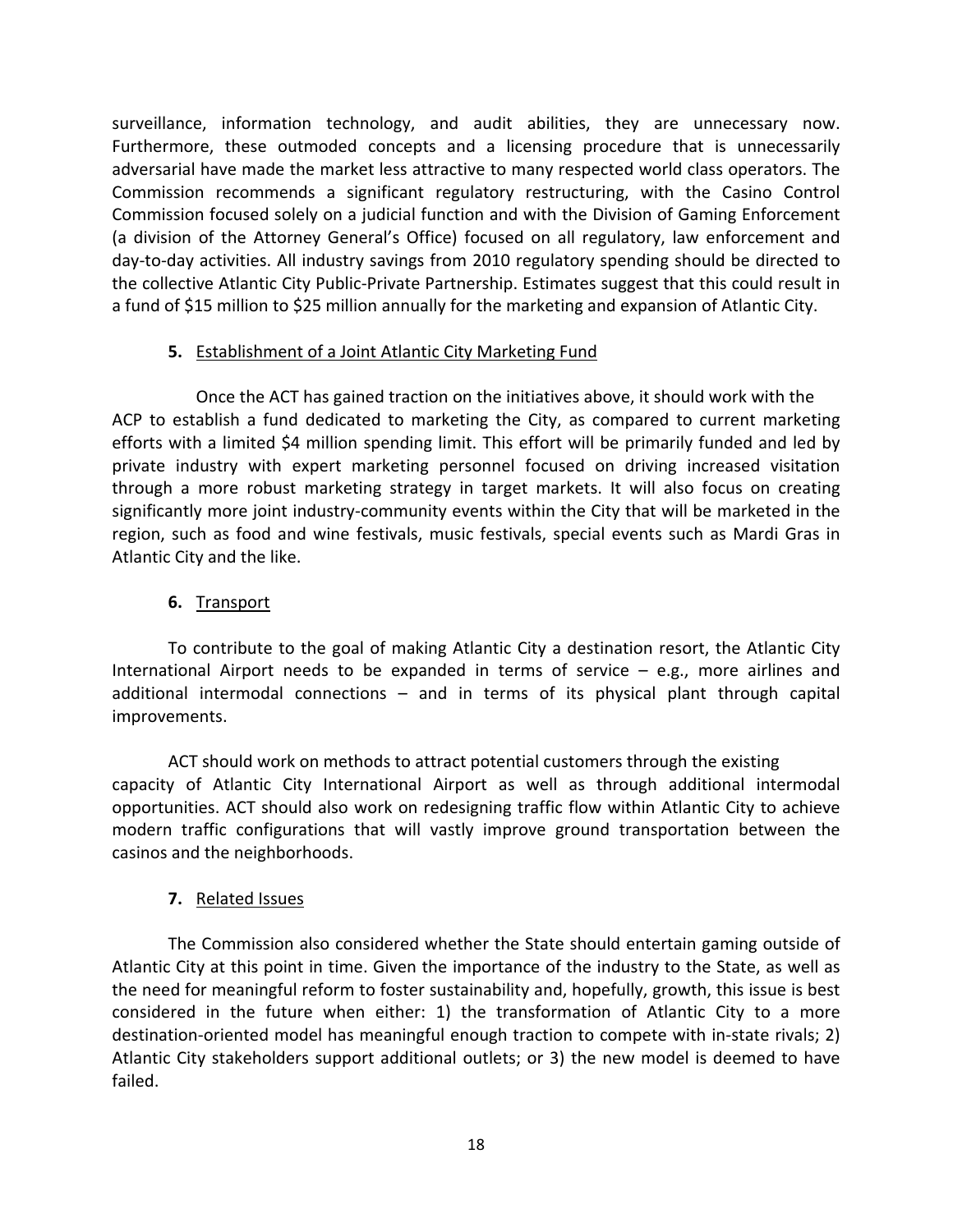The Revel project, which does not as yet have a gaming license, is a \$2.5 billion casino currently under construction in Atlantic City. The project's size of more than six million square feet will make it the largest single property in the State of New Jersey. Once completed, Revel will provide more than 5,500 jobs. Private sources have invested over \$1.3 billion to date. However, the project has been unable to secure full capitalization and, as a result, its completion and opening are uncertain. As a way to assist the completion of this major potential employer, the Governor has signed legislation making amendments to the ERG statute that would provide a portion of future tax receipts, generated upon opening, to complete and upgrade infrastructure work. Such infrastructure might include roads, utilities and public space amenities, both on-site and in the neighborhood of Revel. The opening and success of this major new employer is important for both Atlantic City and the rest of the State.

The Commission has also discussed the issue of interstate Internet Gaming and sports betting in general as a possibility for the State of New Jersey. Given the current state of federal laws in these areas, the State should not expend resources pursuing these currently prohibited options. On the other hand, the State should monitor the status of the law and revisit these issues at such time as the law is changed. Further legal analysis is needed to evaluate whether in-state Internet Gaming operating with a hub in Atlantic City is feasible at this time.

The Commission firmly believes that if all parties work together on the Commission's recommendations and if the stated initiatives could begin within the next six months, New Jersey's resort destination model will make immediate strides at reestablishing market share and better distinguishing itself from the convenience gaming of bordering states. Change will not happen overnight. However, positive change will come as 1) "Clean and Safe" initiatives go into effect; 2) the industry and other stakeholders jump start the joint marketing and spending events; 3) the ACT District Commission, ACP and state bodies move forward with a coordinated approach to cleaning up blight and developing more non-gaming oriented attractions; and 4) a tourist-friendly approach is adopted by all in the Public-Private partnership.  $3$ 

 $3$  The Advisory Commission is aware of Senate Bill No. 1866, the proposed legislation that would reduce the 500 hotel room minimum requirement for operating a casino in Atlantic City under current law and permit the Casino Control Commission to issue a limited number of new licenses to casino operators with as few as 200 hotel rooms. This proposed legislation has been discussed in news reports and has been brought to the attention of the Commission in connection with its assessment of the issues confronting Atlantic City. Two of the members of the Advisory Commission have interests which may be impacted by this proposed legislation. Accordingly, in an effort to avoid even the appearance of impropriety and to preserve the integrity of the Advisory Commission's overall recommendations, the Advisory Commission has decided not to evaluate or to make any recommendations concerning this proposed legislation.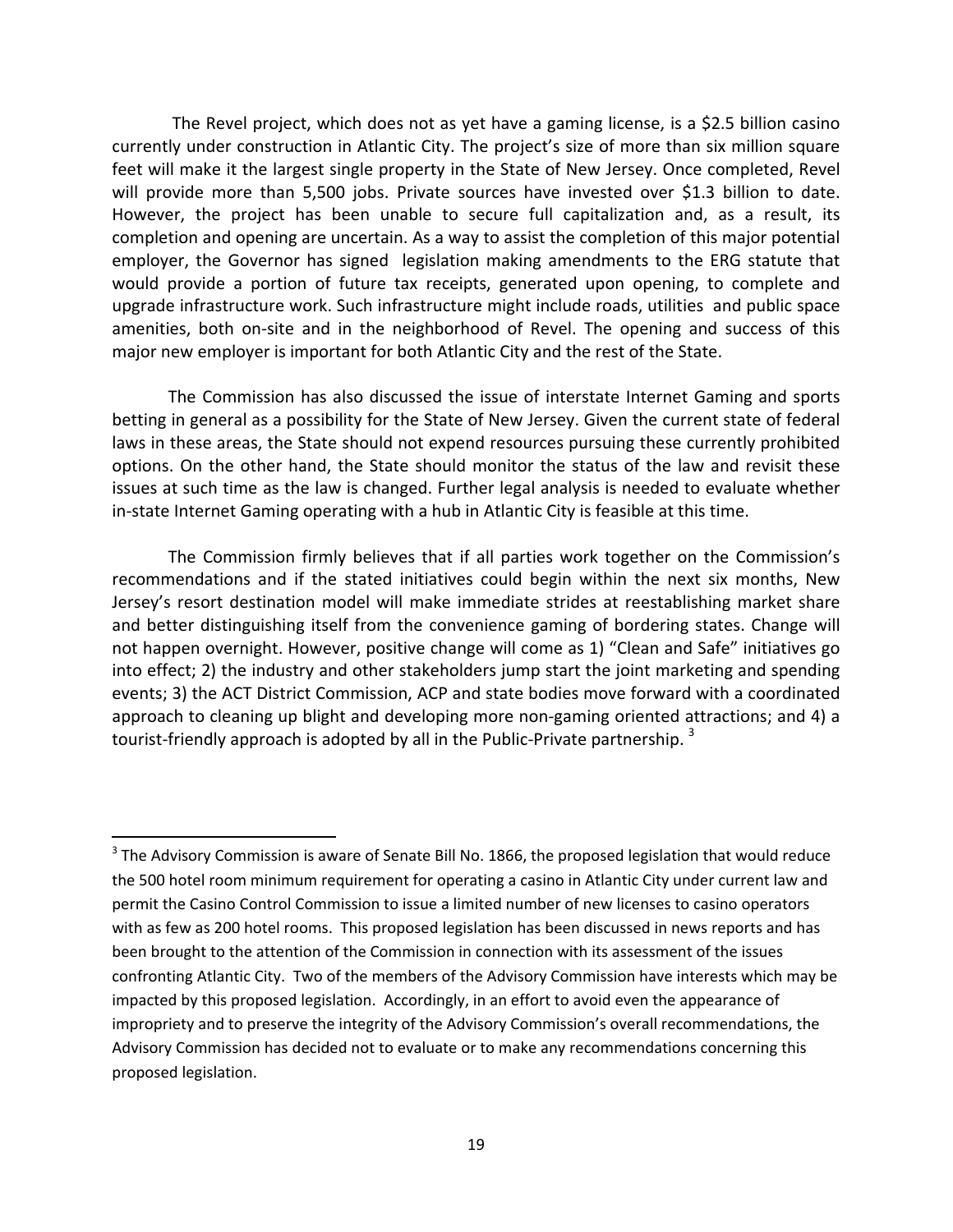# **VI. CREATION OF A SUSTAINABLE INDUSTRY STRUCTURE THAT WILL PRESERVE LIVE HORSERACING IN NEW JERSEY THAT DOES NOT REQUIRE EXTERNAL FUNDING**

#### A. BACKGROUND

The Advisory Commission has concluded that the current racing industry model in New Jersey had been rendered economically unsustainable some time ago. The principle indicator of this economic failure is that live racing has for some time been subsidized by unrelated financial sources. In addition, a careful review of the economics of racing at both the Meadowlands Racetrack and Monmouth Park reveals a racing product that is hamstrung by outdated legislative and regulatory oversight.

The horseracing industry is at a crossroads. There is insufficient product to meet the demands of racetracks and insufficient quality to meet the demands of bettors. It is the Commission's belief that major and dramatic changes need to be made to racing, including shorter meets, higher purses and larger fields for racing. These changes would result in a reduced but higher quality product which will ultimately result in better outcomes rather than a diluted product. These better outcomes will be reflected in higher wagering and thereby create greater purses.

#### B. FINDINGS AND RECOMMENDATIONS

The Commission reviewed the current competitive environment for horseracing in the region and developed the following findings:

- In 1977 the New Jersey racing industry held an 81% market share for legalized gaming. By 2008 market share had dropped to less than 2%. This drop in market share can be attributed for the most part to the State's decision to approve casino gaming for Atlantic City and the subsequent approval of casino gaming in neighboring states.
- The New Jersey racing industry cannot compete long-term with the New York and Pennsylvania purse structures or breeders incentive programs funded by racino revenues.
- Pennsylvania racing interests that control horseracing in Freehold and Atlantic City are more inclined to protect their Pennsylvania interests than to do what might improve the New Jersey racing industry. This posture has also impeded the growth of New Jersey's off track wagering ("OTW") network.
- Current OTW legislation adds an unnecessary layer of approvals at the municipal level. OTW applications should be treated like any other commercial development with respect to permits and approvals.
- The excessive costs of stabling beyond the Monmouth meet need to be mitigated.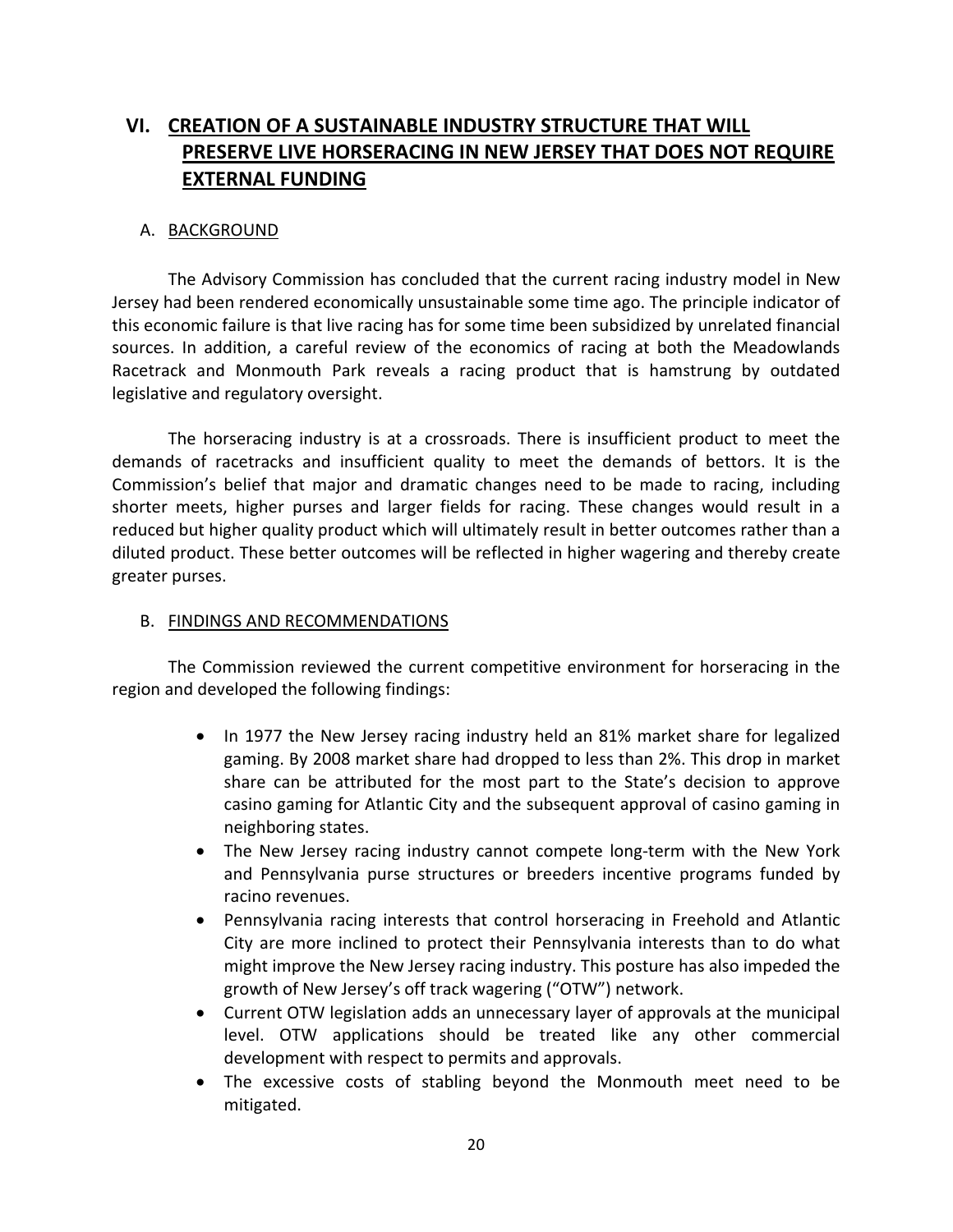• A racino is planned for Aqueduct Raceway in the near future.

In addition to its initial findings, the Commission's recommendations regarding the racing industry are based on a number of important assumptions:

- Legislation necessary to implement the Commission's recommendations can be secured.
- The New Jersey Racing Commission will agree to and can survive a 50% budget cut (the Commission is funded by the racetracks).
- A short boutique summer meet at Monmouth Racetrack has the potential to become profitable over time with the right purse structure.
- Monmouth Park Racetrack has near-historic landmark status in the eyes of the general public and has established itself as a viable summertime family entertainment option that appeals to a broader segment of the public than just big bettors (early results prove this theory).
- Harness racing has become a regional niche sport with limited national media attention.
- Thoroughbred racing resonates on a national level primarily during the time of the Triple Crown, Breeders Cup, and a few special races during short boutiquetype racing meets.
- There needs to be a complete renegotiation of purse revenue distribution to reflect the changes that are occurring in account wagering and OTW wagering.
- The financial arrangements which currently exist in racing statutes (some of which date back to the 1960s) need to be reviewed and simplified.
- This year's 50-day meet includes purse enhancement monies from the Casino Association of New Jersey and from thoroughbred and standardbred owners which will not be available in the future.
- The Meadowlands Racetrack no longer resonates as a viable entertainment option to large segments of the population, except on major race days.
- The NJSEA budget cannot support two losing live race operations.
- The New Jersey racing industry cannot earn enough purse monies on its own to sustain two breeds in the State.
- The thoroughbred element of New Jersey's racing industry will agree to forego the NJSEA's \$4.7 million annual purse contribution.

In an effort to test its assumptions, the Commission recommended immediate implementation of a short term plan  $-$  intended to be experimental in nature  $-$  to provide a basis for recommendations for the long term.

#### 1. 2010 Monmouth Park Racing Season: \$50 million in Purses for Fifty Days

The 2010 plan calls for the elimination of the thoroughbred meet at the Meadowlands and the creation of a 50-day summer meet with a \$1 million a day purse at Monmouth Park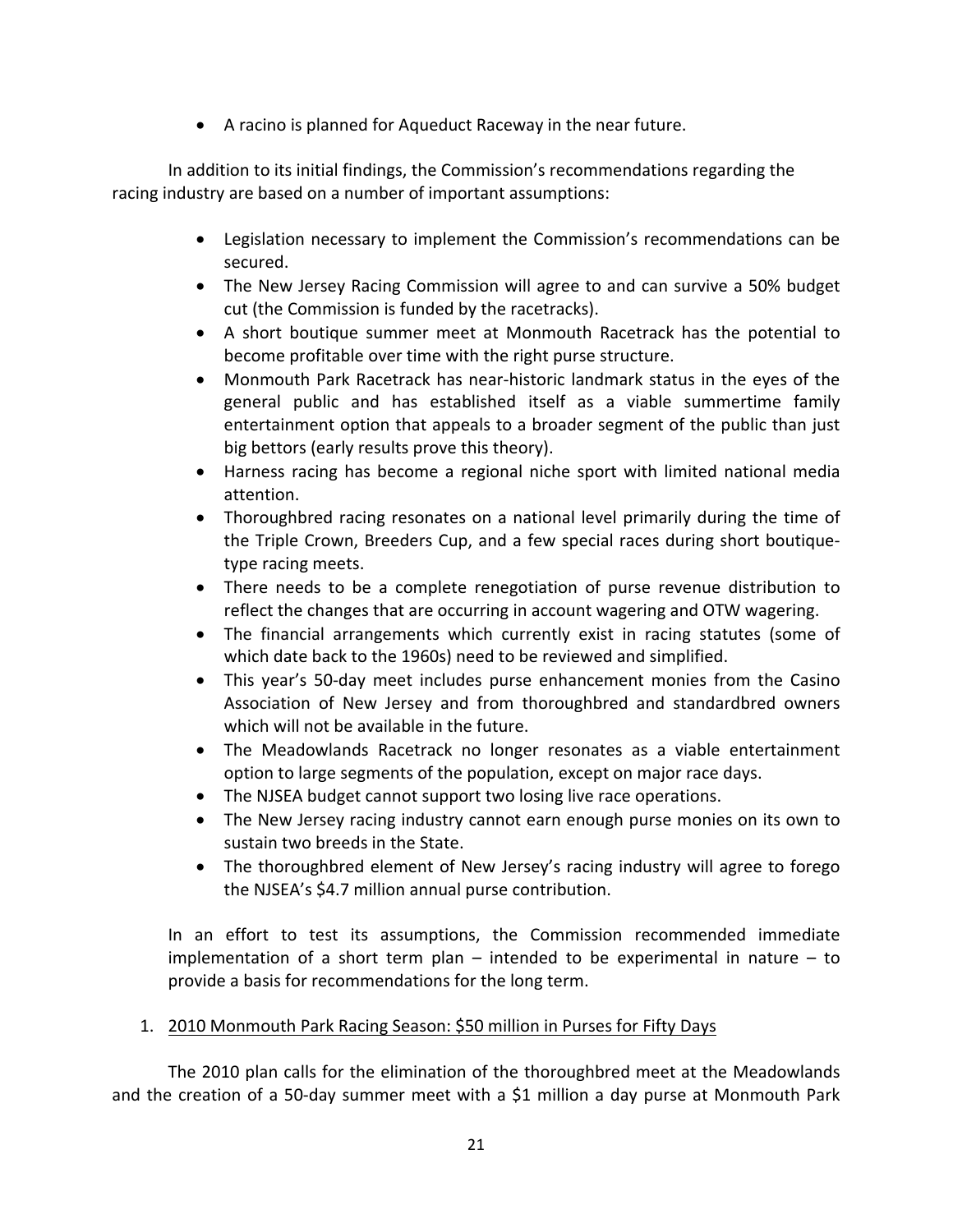(the "50-day meet"). The Commission believes that this new arrangement will result in higher quality horses and major stables being attracted with the result of higher attendance. A 21-day weekend fall meet is also planned at Monmouth to supplement the 6 days of turf racing at Atlantic City Race Course. Legislation approving these changes, including the number of thoroughbred racing days at the Meadowlands, has passed the legislature and was signed into law by Governor Christie in time for the May opening of the 2010 thoroughbred meet.

#### a. Background

The NJSEA is legislatively mandated to run 141 days of thoroughbred racing each year. Over the past few years, the NJSEA's racing division has been substantially affected by surrounding competition in Pennsylvania, Delaware and New York due to the large VLT (slot machine)-generated purse revenues. The racing product at Monmouth and the Meadowlands has failed to improve and was averaging just above seven starters per race - one of the lowest averages in the country. This schedule does not work and needs to be changed to improve the overall racing product. Higher purses will result in better competition, which will in turn result in increased attendance and higher wagering.

## b. Financials

NJSEA projections for the proposed 50-day meet include a neutral net profit (at a 20% increase in Monmouth handle) when compared to the current 141 days at Monmouth Park and the Meadowlands. NJSEA projections also include increases in both attendance and wagering of fifteen to twenty five percent. With the elimination of ninety-one days of racing (including the entire Meadowlands thoroughbred meet), the consolidation will allow for an increased number of races per day (estimated at two races), as well as improved field size and quality of horses. These factors will entice the wagering customer, not only on site, but around the country, to pay closer attention to the Monmouth racing product. The outcome should be similar to the "Saratoga effect," where patrons are particularly attracted to the product because of the quality of the competition.

## c. Industry Standing

The 50-day meet will have a positive and lasting effect on the industry by proving that a high quality smaller product will ultimately result in better outcomes than a diluted product. These better outcomes will be reflected in tracks retaining higher handle and horsemen receiving more for purses.

## d. Risk

A change as dramatic as that represented by the 50-day meet does not come without risk. The New Jersey Thoroughbred Horseracing Association (the "NJTHA") is being asked to eliminate 65% of its race days. In return, the NJTHA is requiring the NJSEA to guarantee a minimum of \$45 million dollars in purses, with a potential supplement of \$5 million dollars from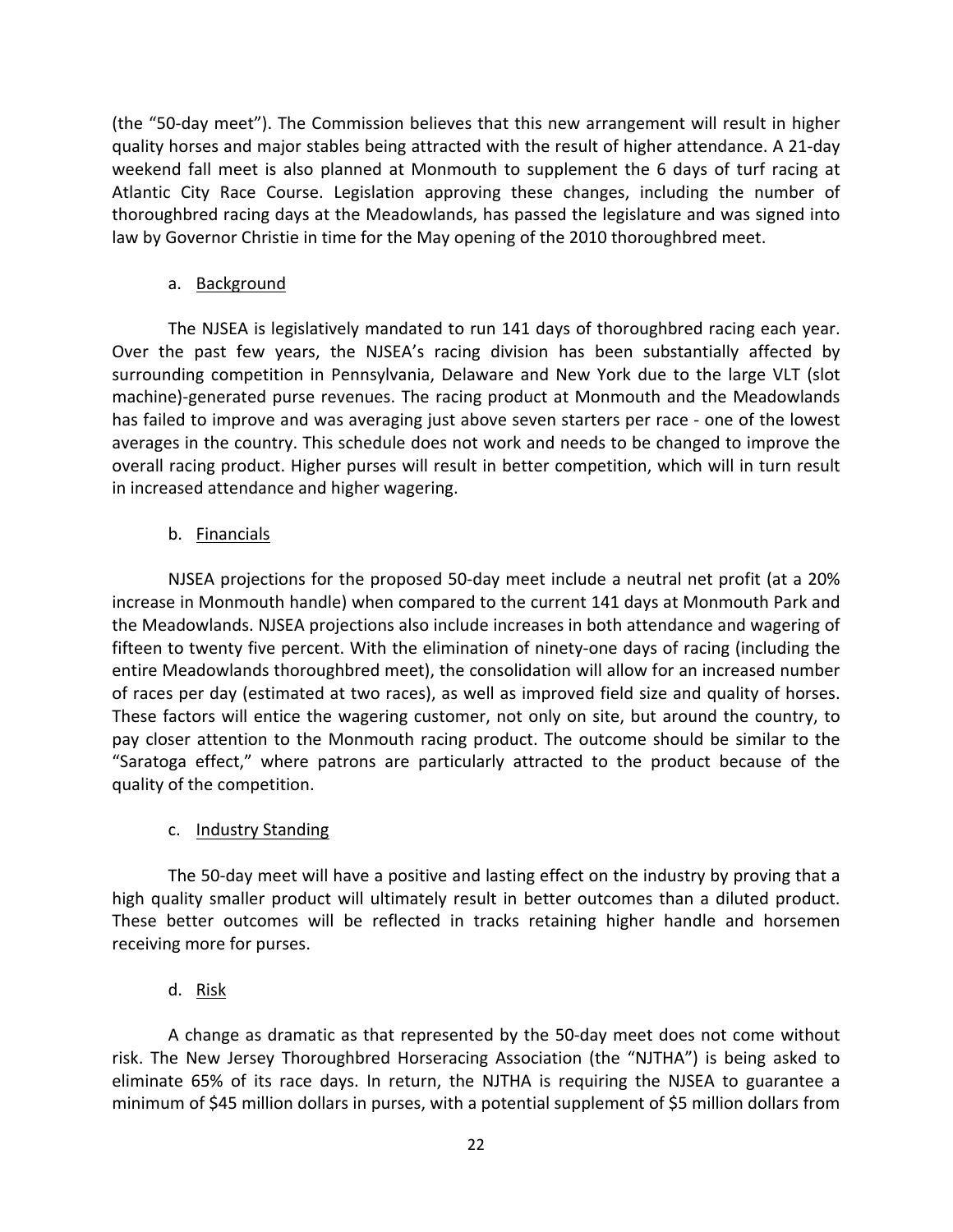other sources, for a total of \$50 million dollars in purses. If wagering projections are not reached, the NJSEA is at risk to provide the shortfall in purse dollars guaranteed. Wagering projections are moderately conservative, and very achievable. On the other hand, weather and certain economic factors are unpredictable, and the casino purse enhancement will not be available in the future.

NJSEA will need to restructure its operations to adjust to the consolidated racing schedule. For example, there will likely need to be continued reductions in part-time staffing due to reductions in summertime work demands. Because all operations will be condensed into just fifty days, it is imperative that all revenue sources are maximized – food and beverage, group admissions, general admissions, parking, reserved seats, etc. Any opportunity not maximized will represent an impediment to reaching projected goals.

#### e. Conclusion

The proposed fifty-day meet will be viewed in the racing industry as one of the most significant experiments in thoroughbred racing. This plan is unprecedented in the way it involves a major racing organization and a horsemen's association drastically altering their existing race schedule and collaborating on a race meet of national stature. It is what all fans of sports demand – a high quality product. In the end, the plan should inure to the benefit of all concerned and lead to a better future for thoroughbred racing in this State and throughout the country. To reach desired goals, a number of legislative changes need to be made. The current statutorily required number of race days must be eliminated; OTW legislation must be amended to make locating facilities easier while still respecting the local planning process; more flexibility should be given to the Racing Commission to control the number of racing days; drug testing should be contracted out by way of a request for proposals. The Monmouth Park meet, while historically and economically significant, will not be enough to save New Jersey's racing industry. Many other issues need to be resolved including a review of existing pension obligations with race track unions under their collective bargaining agreements.

One issue that inevitably arises in the context of a discussion about New Jersey's racing industry is the possibility of placing VLTs (slot machines) in the Meadowlands to provide an additional source of funding for purses which, it is argued, would in turn contribute to the sustainability of Meadowlands racing. This idea has a number of drawbacks: 1) such a move would likely require amending the state constitution; 2) the move would take several years to accomplish and time is already of the essence for the racing industry; and 3) the existence of casinos, racinos and slot machines in Delaware, Pennsylvania and New York further exacerbates the problem.

Freehold Raceway represents an additional challenge because it is privately owned in a 50-50 partnership between Greenwood Racing and Penn Gaming. There is, currently, for example, litigation between the parties on the matter of their OTW strategies.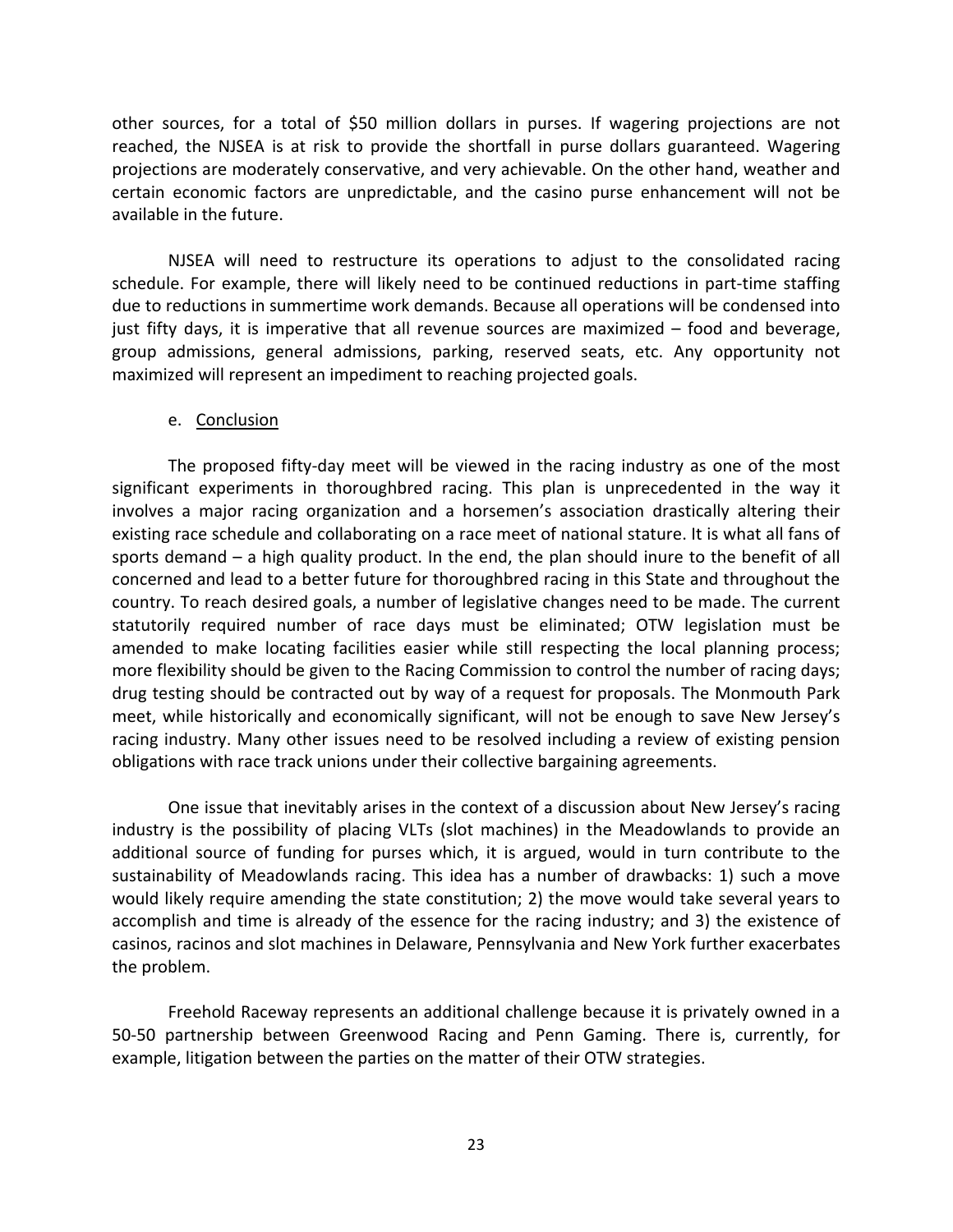#### 2. Potential Options for the Future

a. OPTION 1: Thoroughbred racing at Monmouth and Atlantic City

 This option would eliminate harness racing and thereby remove the largest portion of NJSEA's financial losses. Other elements of this option might include the following:

- Conduct a 50-71-day meet at Monmouth Park and potentially 10 days of turf racing at Atlantic City.
- Allow Freehold to retain its OTW license and its right to build additional OTW parlors. If Freehold declines its option to build additional OTW parlors, the license would revert back to the NJSEA (time frames must be established).
- Have the NJTHA agree to drop the contractual requirement for the NJSEA to pay \$4.7 million toward purses.
- Create a special fund for standardbred awards for owners and breeders that win races out of state.
- Convert the front paddock area at the Meadowlands into a 50,000 square foot OTW parlor and utilize the remaining paddock space for NJSEA office space.
- Assume the Bayonne OTW parlor to be operational in 2012; assume one additional OTW parlor to be operation in 2013 and one in 2014 with rents above Woodbridge and below Bayonne, square footage the same as Woodbridge and handle projected at \$71 million.
- Treat all future OTW parlors as renovations.
- Develop a reuse for the Meadowlands racetrack consistent with sports, entertainment or other public events or facilities.
- Grow account wagering by  $3\%$  4% a year for the next five years.
- Remove Freehold from a share of account wagering profits based upon an agreement that Freehold will retain and build out their OTW licenses. There is currently a 70% - 30% split between Freehold and NJSEA with NJSEA being responsible for operating the entire business.
- **b.** Option 2: Thoroughbred Racing at Monmouth and potentially 10 days at Atlantic City and 70 standardbred dates at Monmouth**.**

This option would relocate a shorter standardbred meet from the Meadowlands to Monmouth Park:

- Legislation would be needed to change race dates as well as rules governing OTW parlors and account wagering.
- Thoroughbred horsemen would have concerns about this option due to a real or perceived change in the racing surface.
- Negotiations to rearrange live racing from Freehold would be challenging.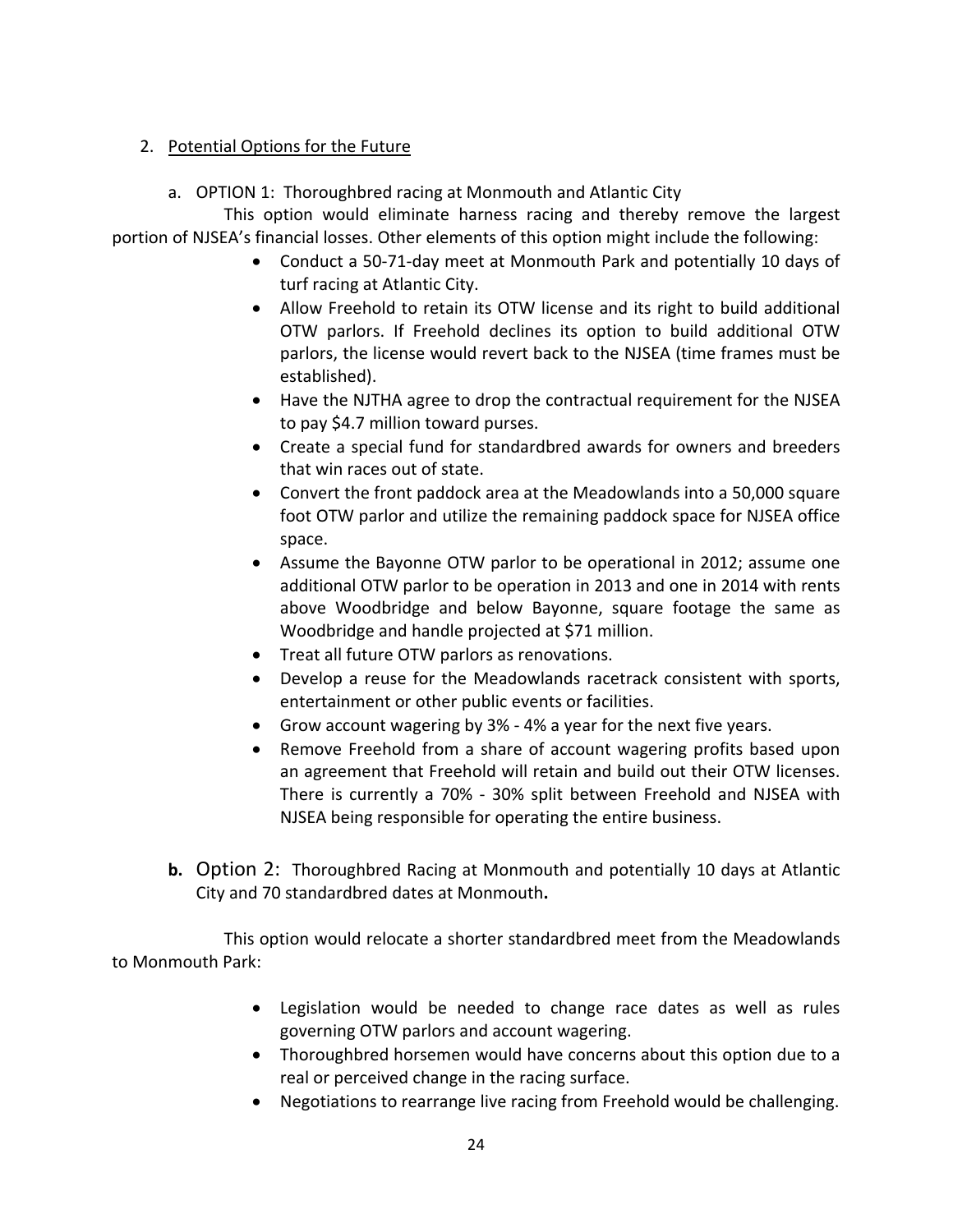- There would be additional costs to add lights (track, building and parking lots) to Monmouth Park to allow for night racing.
- A front paddock would have to be added at Monmouth to allow for standardbred racing. The estimated cost of this addition is \$8 million -\$12 million.
- Additional winterization of Monmouth may be necessary.
- Two harness tracks would be competing in the same market.
- c. OPTION 3: Lease the Meadowlands Racetrack to the standardbred horsemen for \$1 dollar a year for three years with early termination rights and an equity-based share of the Bayonne OTW parlor.

This option provides the Standardbred Industry the opportunity to continue racing at the Meadowlands:

- Standardbred horsemen would be responsible for all operating expenses.
- Standardbred horsemen would be responsible for the racetrack share of the payments in lieu of taxes currently at a total level of \$2.5 million per year.
- Standardbred horsemen would be responsible for capital improvements estimated to be in the range of \$2 million.
- There would likely not be sufficient purse money in the State to support quality racing.
- The NJSEA would lose the right to build a Meadowlands OTW parlor resulting in an \$8 million reduction in NJSEA income.
- The Commission proposes that the lease be for a three year term at \$1.00/year net (tenant pays all expenses).
- Standardbred horsemen could become equity investors in OTW facilities.
- Potential to convert the front paddock to an OTW parlor and run a 50-day championship meet at the Meadowlands Racetrack.
- d. OPTION 4: Private entities could be encouraged to buy and convert to a commercial use one of the standardbred farms in New Jersey that has a mile track, and build a 5,000 seat grandstand complete with all necessary amenities. Included in this option would be the construction of an OTW parlor at the Meadowlands so as not to lose the northern New Jersey standardbred market. The major difficulty with this option is the competition from Freehold and the challenge to work out agreeable racing dates. Freehold, unfortunately, has a ½ mile track with little room for expansion.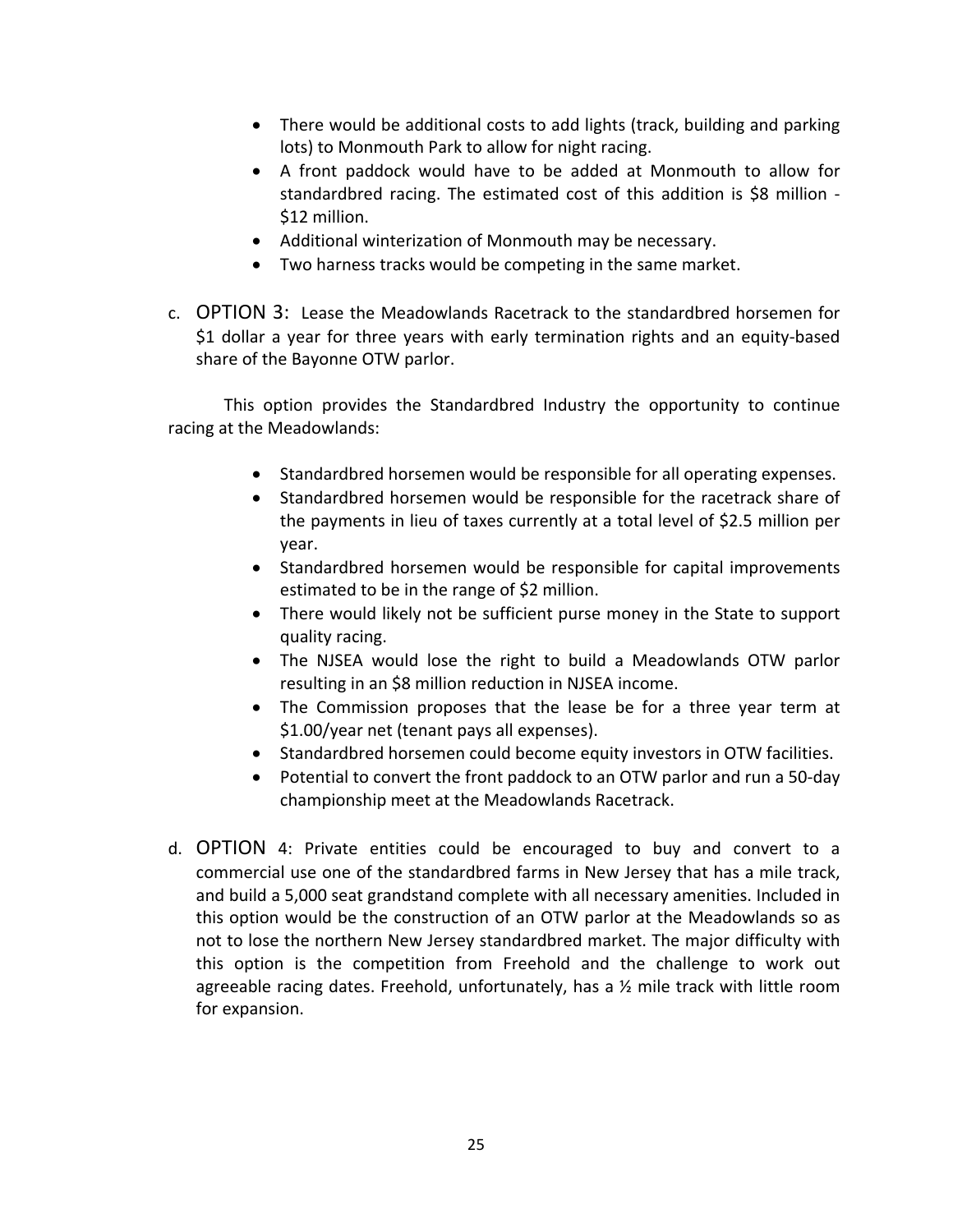#### C. SUMMARY

The options outlined above provide a basis for exploration to determine the viability of both standardbred and thoroughbred racing in New Jersey. Some of the challenges associated with these efforts have been presented above. Other challenges include the following:

- Responses to problems associated with the horse racing industry must be coordinated with responses to issues associated with the off-track wagering system.
- Responses to horse racing issues must also be coordinated with a mandate to eliminate financial losses currently suffered by the industry.
- Solutions to the horse racing crisis must take into account many competing interests.
- Solutions must also be constructed with attention to existing legal and legislative constraints, including a 2004 New Jersey Superior Court settlement stipulating the number of racing days required.
- Sustaining the horse racing and breeding industry in New Jersey will be difficult without an interim purse funding source while the OTW system is built out.

A master plan for horse racing needs to be formulated in the next six months, including consideration of the concept of privatization.

# **VII. ENGENDER A SPIRIT OF COOPERATION AMONG NEW JERSEY'S MAJOR ENTERTAINMENT VENUES**

#### A. BACKGROUND

The State directly or indirectly controls four venues where concerts can be held. They are 1) the IZOD Center at the Meadowlands; 2) The PNC Center in Holmdel; 3) the Historic Atlantic City Convention Center; and 4) Rutgers Stadium in New Brunswick. In addition, major entertainment or sports events are held at the Prudential Center in Newark, Symphony Hall in Newark and the Meadowlands football stadium. The Commission agrees with the transition team in its recommendation that an integrated policy should be developed among the four State-influenced venues and a cooperative policy should at least be developed among all of the major venues. The Commission's work associated with moving the Nets from the IZOD Center to the Prudential Center has already contributed significantly toward accomplishing these goals.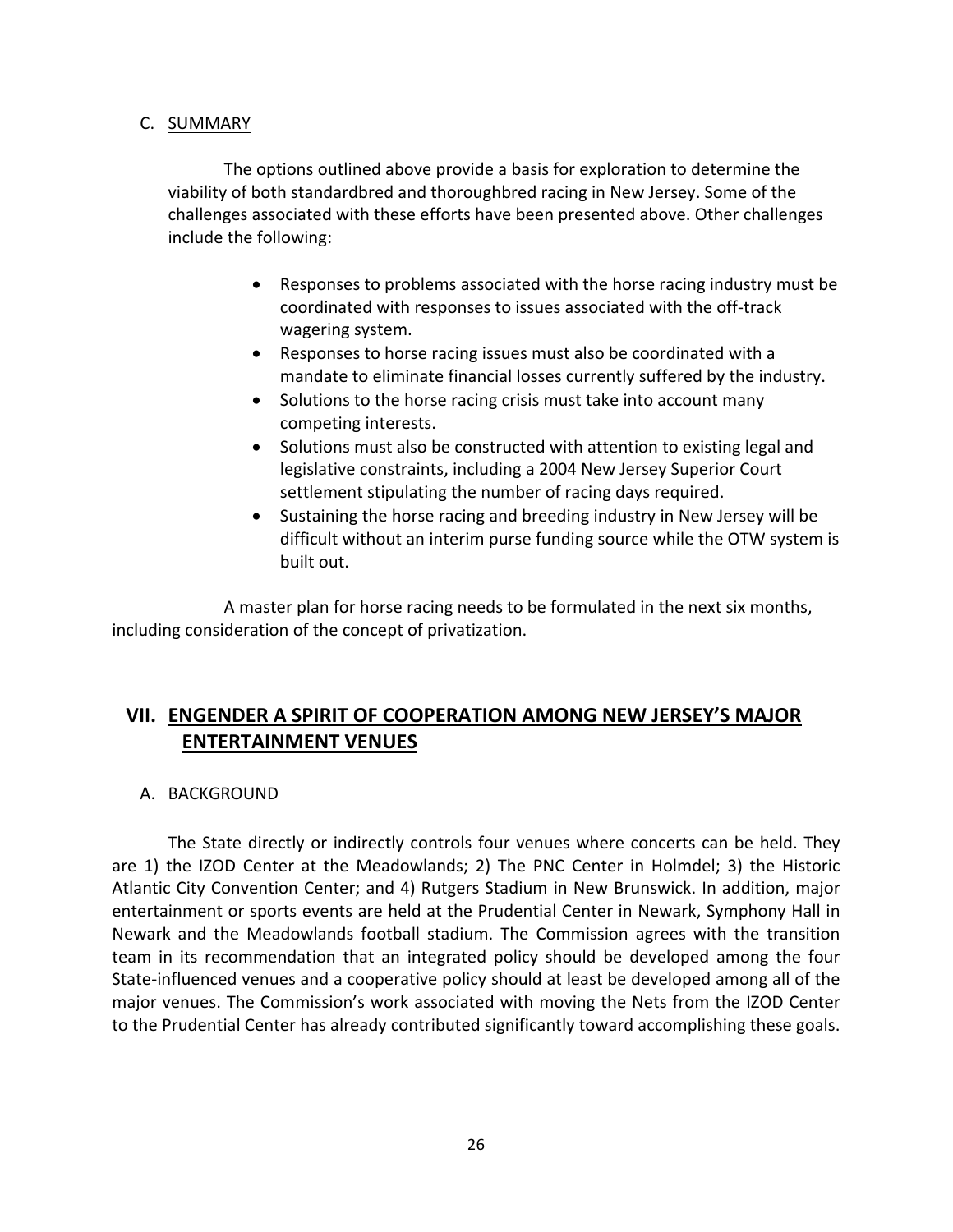#### B. ANALYSIS AND RECOMMENDATIONS

The Commission wishes to make clear that it does not categorically view the existence of the Izod Center and the Prudential Center, just twelve miles apart, as being negative. In fact, the Commission notes that from the opening of the Prudential Center in October 2007 through November of 2009 the overall combined venue use for the Izod Center and the Prudential Center increased by 222 events (that is, 58%) over the historic norm. The picture can be even brighter if cooperation and synergy is fostered among both state-controlled and privatelyoperated venues. Other Commission recommendations include the following:

- The State should test the market for interest in privatizing operations of the IZOD Center and the PNC Arts Center by issuing a request for proposals.
- A single point of contact should be established for booking concerts and other events at the taxpayer-supported facilities. (Facilities in the next bullet point).
- A formalized plan for improving communications among the Izod Center, the PNC Arts Center, the Prudential Center, the Rutgers Arena and Stadium and the Atlantic City Boardwalk and Convention Center should be developed.

## **VIII. CONCLUSIONS AND NEXT STEPS**

The Advisory Commission has attempted in the foregoing report to address each of the issues raised by Governor Christie in Executive Order No. 11, dated February 2, 2010. Consistent with the charge in the Executive Order, the Commission solicited and received extensive input from relevant outside sources. The Commission also received extensive unsolicited input, all of which was reviewed and considered in the formulation of the Commission's findings, conclusions and recommendations.

Also consistent with the Executive Order, the Commission reviewed and considered the work of the Governor's Commission on Horseracing created by Executive Order No. 133 on March 3, 2009.

Finally, consistent with the Executive Order, the Commission addressed a number of pressing issues that required real time analysis and action. The following can be included among such issues:

- 1. Resolving the status of the New Jersey Nets' lease at the IZOD Center in a way that served well the needs of all involved.
- 2. Beginning the process of stabilizing the State's failing horseracing industry, including advancing legislation that allows, on a one year basis, a reduction in the number of race days and race sites, and the corollary increase in the quality of the racing product and the size of racing purses.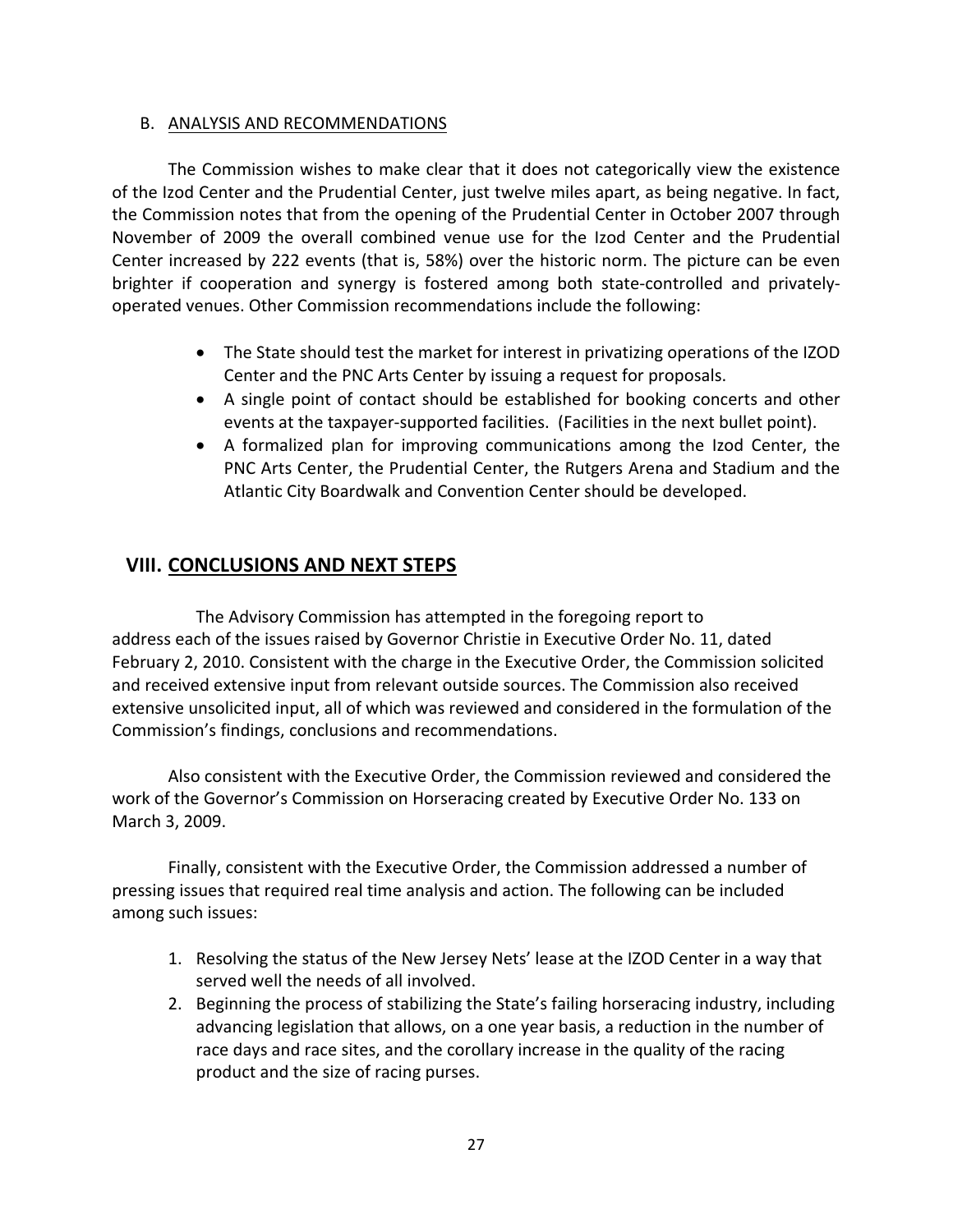- 3. Beginning the process of stabilizing the financial crisis faced by the New Jersey Sports and Exposition Authority and setting a positive course for the agency's future.
- 4. Creating a dialogue among New Jersey's major entertainment venues which has set in motion a style and level of cooperation that will ultimately ensure that competition among them is mutually beneficial and not counterproductive to their financial success.
- 5. Making current and potential future owners and developers of the stalled Xanadu project aware of the State's urgent concern about the lack of progress toward project completion and opening, as well as the parameters and conditions associated with any public support for the project's ultimate financial success.
- 6. Making the casino industry and other stakeholders aware of the State's urgent concern about the rapidly declining financial state of casino gaming in Atlantic City, as well as the unfulfilled promise of the gaming industry's contribution to the revitalization of one of New Jersey's most important tourist destinations.
- 7. Providing the Governor with real time advice regarding the use of state resources in addressing the gaming industry's financial decline, the emergence of new casino properties and ways going forward to assure a better connection between the financial recovery of the industry and the overall economic and physical condition of Atlantic City.

In all of its work, the Commission remained mindful of its responsibility to ensure that the State's resources are managed responsibly for the benefit of the citizens of New Jersey and that its report will serve as a blueprint to guide state policy in correcting the sports and entertainment infrastructure to make all its parts self-sustaining, attractive to wider audiences, and income positive for the long term.

The Commission concludes this report with the following recommendations for immediate next steps intended to assure that any momentum created by the Commission's work can be maximized:

- A catalyst needs to be identified to exert continuing pressure to move the Xanadu/Meadowlands project to completion and opening.
- The State needs to remain prepared to move quickly to assert its rights in the event the Xanadu/Meadowlands financial situation is not resolved.
- A master development plan needs to be created for the Meadowlands property.
- Action should begin immediately to create a Tourism District in Atlantic City followed by creation of a Master Plan for the District.
- Regulatory reform should be advanced for the Casino Control Commission and for the State Division of Gaming Enforcement.
- Efforts should begin to create a public/private partnership in Atlantic City of the type recommended by the Commission. A catalyst needs to be identified to monitor progress on Atlantic City's Revel project and to assess and recommend further State involvement.